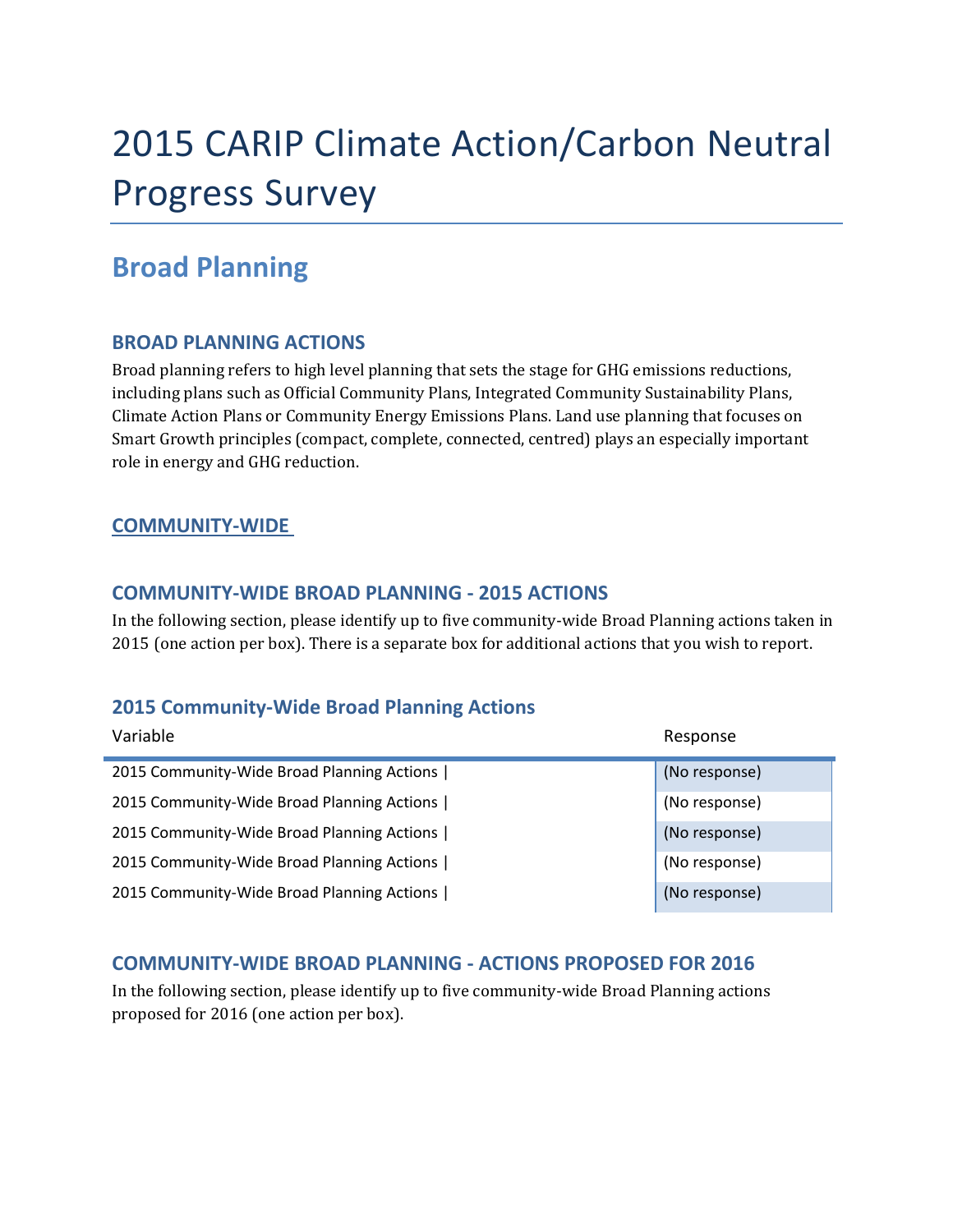#### **Community‐Wide Broad Planning Proposed Actions**

| Variable                                            | Response                 |
|-----------------------------------------------------|--------------------------|
| 2016 Community-Wide Broad Planning Proposed Actions | Comprehensive OCP review |
| 2016 Community-Wide Broad Planning Proposed Actions | (No response)            |
| 2016 Community-Wide Broad Planning Proposed Actions | (No response)            |
| 2016 Community-Wide Broad Planning Proposed Actions | (No response)            |
| 2016 Community-Wide Broad Planning Proposed Actions | (No response)            |

#### **CORPORATE**

#### **CORPORATE BROAD PLANNING ‐ 2015 ACTIONS**

In the following section, please identify up to five corporate Broad Planning actions taken in 2015 (one action per box). There is a separate box for additional actions that you wish to report.

#### **Corporate Broad Planning Actions**

| Variable                              | Response      |
|---------------------------------------|---------------|
| 2015 Corporate Broad Planning Actions | (No response) |
| 2015 Corporate Broad Planning Actions | (No response) |
| 2015 Corporate Broad Planning Actions | (No response) |
| 2015 Corporate Broad Planning Actions | (No response) |
| 2015 Corporate Broad Planning Actions | (No response) |

#### **CORPORATE BROAD PLANNING ‐ ACTIONS PROPOSED FOR 2016**

In the following section, please identify up to five community-wide Broad Planning actions proposed for 2016 (one action per box).

### **Corporate Broad Planning Proposed Actions**

| Variable                                       | Response      |
|------------------------------------------------|---------------|
| 2016 Corporate Broad Planning Proposed Actions | (No response) |
| 2016 Corporate Broad Planning Proposed Actions | (No response) |
| 2016 Corporate Broad Planning Proposed Actions | (No response) |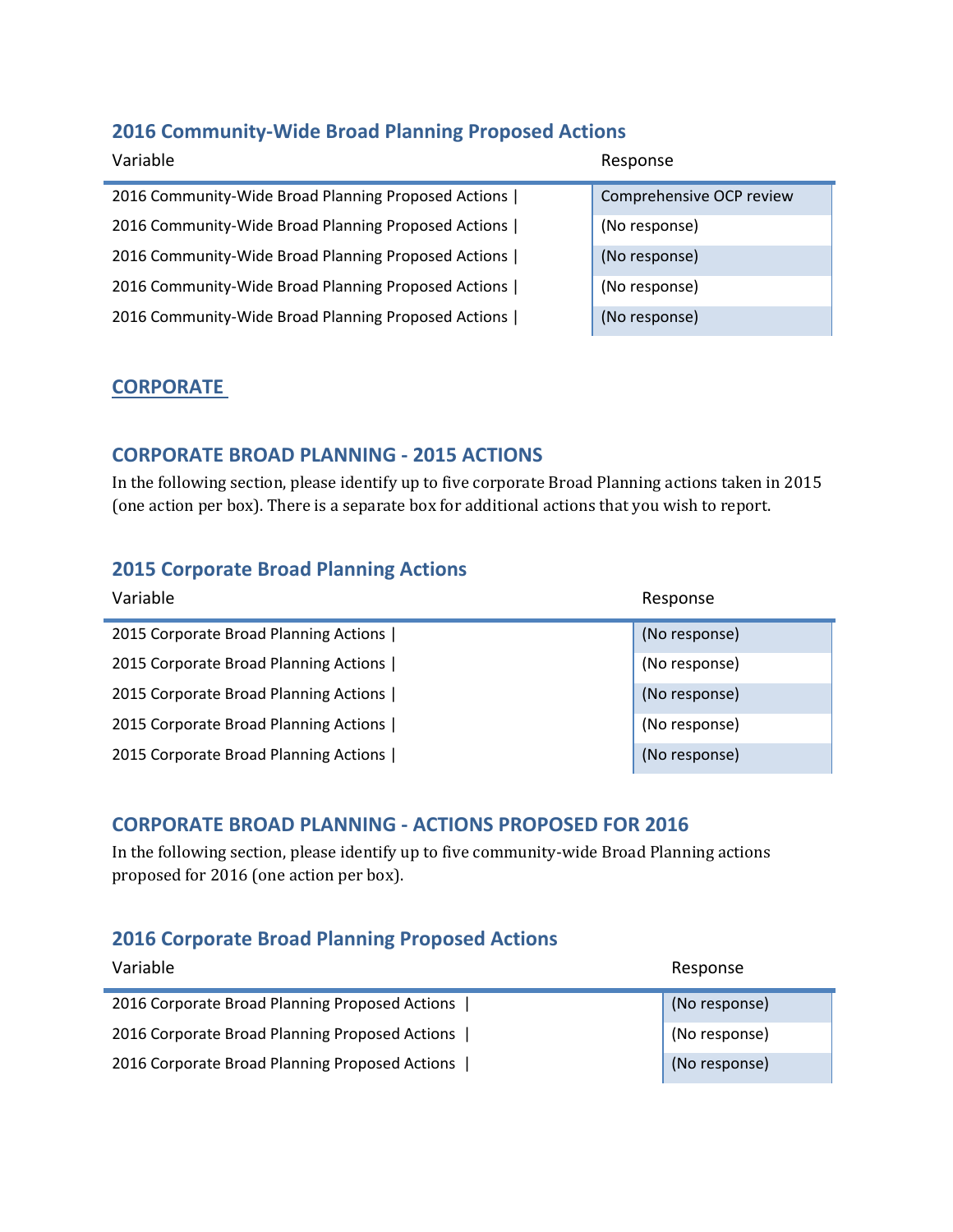#### **SNAPSHOT QUESTIONS**

**Does your local government set aside funds in a climate reserve fund or something similar?** No 

**Does your local government have a corporate GHG reduction plan?** Yes 

**What is your current GHG reduction target (s) as identified in your OCP or RGS?** Reduce community GHG emissions by 2% from 2007 levels by 2020 and by 10% from 2007 levels by 2030. Also, reduce corporate GHG emissions by 10% from 2009 levels by 2020.

**Has your local government used the Community Energy and Emissions Inventory (CEEI) to measure progress?** No 

# **What plans, policies or guidelines govern the implementation of climate mitigation in your community?**

- Community‐Wide Action Plan
- OCP

# **Building and Lighting**

#### **BUILDING AND LIGHTING ACTIONS**

Low-carbon buildings use the minimum amount of energy needed to provide comfort and safety for their inhabitants and tap into renewable energy sources for heating, cooling and power. These buildings can save money, especially when calculated over the long term. This category also includes reductions realized from energy efficient street lights and lights in parks or other public spaces.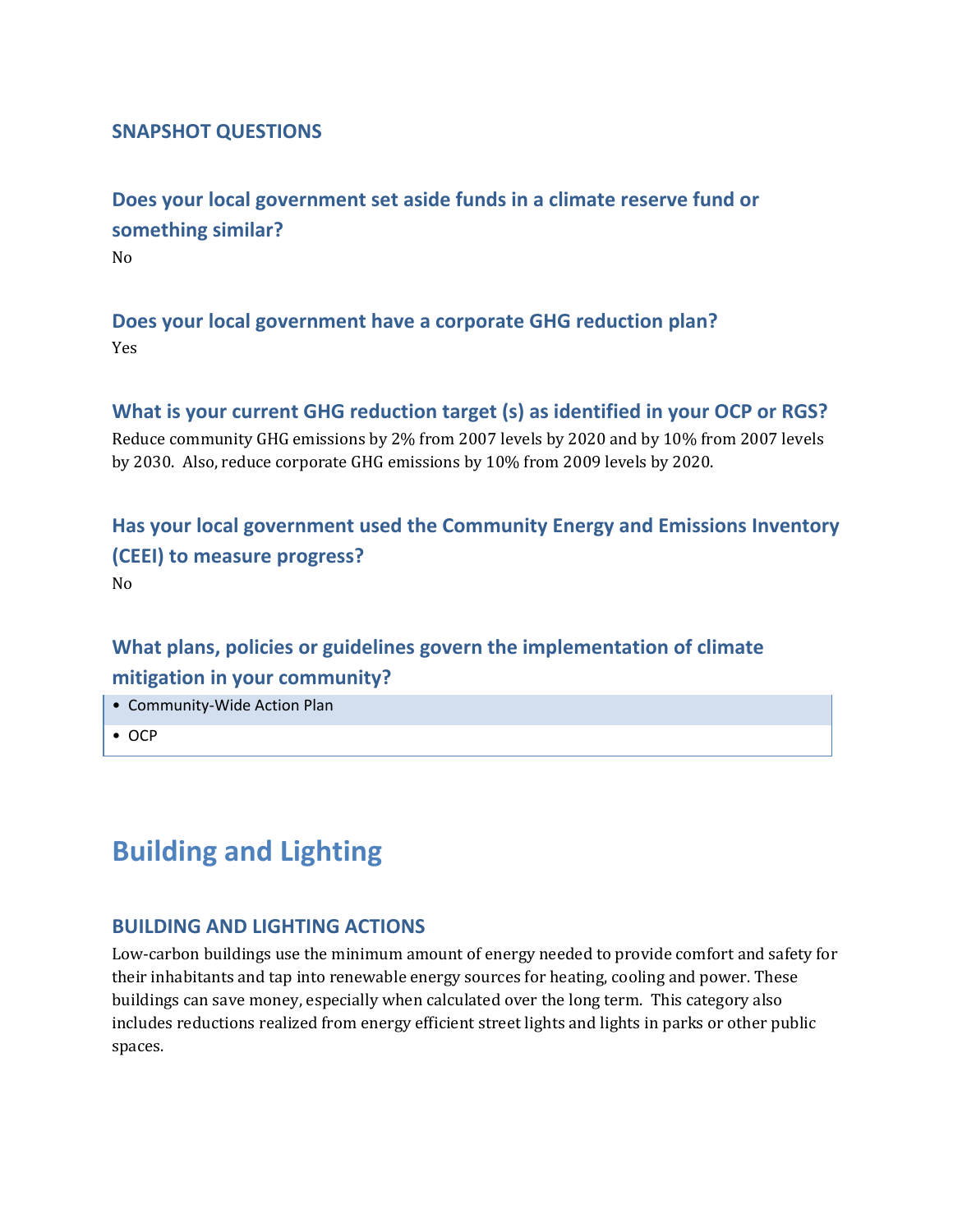#### **COMMUNITY‐WIDE**

#### **COMMUNITY‐WIDE BUILDING AND LIGHTING ‐ 2015 ACTIONS**

In the following section, please identify up to five community-wide Building and Lighting actions taken in 2015 (one action per box). There is a separate box for additional actions that you may want to report.

### **2015 Community‐Wide Building and Lighting Actions**

| Variable                                          | Response      |
|---------------------------------------------------|---------------|
| 2015 Community-Wide Building and Lighting Actions | (No response) |
| 2015 Community-Wide Building and Lighting Actions | (No response) |
| 2015 Community-Wide Building and Lighting Actions | (No response) |
| 2015 Community-Wide Building and Lighting Actions | (No response) |
| 2015 Community-Wide Building and Lighting Actions | (No response) |

#### **COMMUNITY‐WIDE BUILDING AND LIGHTING ‐ ACTIONS PROPOSED FOR 2016**

In the following section, please identify up to five community-wide Building and Lighting actions proposed for 2016 (one action per box).

# **2016 Community‐Wide Building and Lighting Proposed Actions**

| Variable                                                      | Response                                                         |
|---------------------------------------------------------------|------------------------------------------------------------------|
| 2016 Community-Wide Building and<br>Lighting Proposed Actions | Participate and encourage community<br>involvement in earth hour |
| 2016 Community-Wide Building and<br>Lighting Proposed Actions | (No response)                                                    |
| 2016 Community-Wide Building and<br>Lighting Proposed Actions | (No response)                                                    |
| 2016 Community-Wide Building and<br>Lighting Proposed Actions | (No response)                                                    |
| 2016 Community-Wide Building and<br>Lighting Proposed Actions | (No response)                                                    |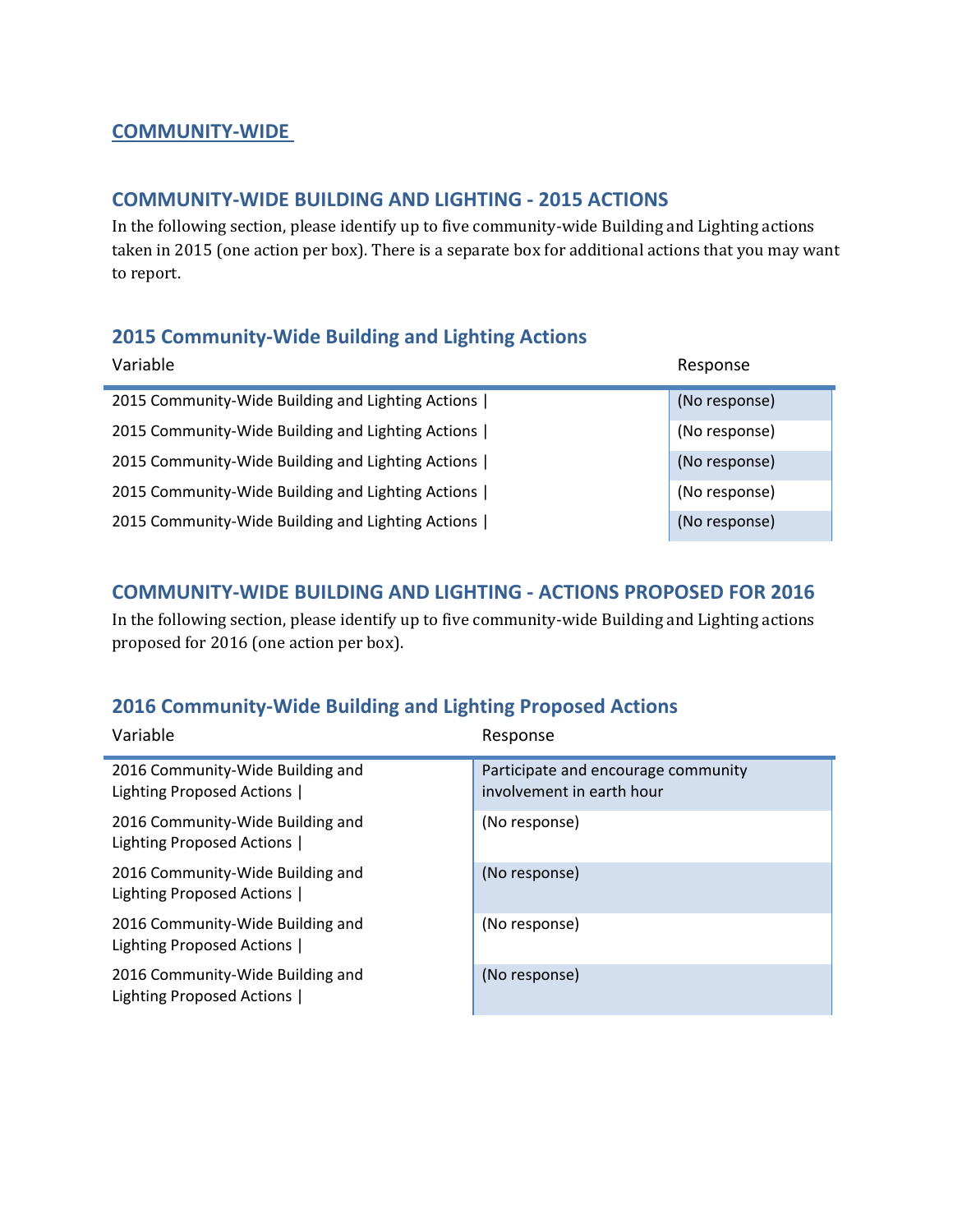### **CORPORATE**

#### **CORPORATE BUILDING AND LIGHTING ‐ 2015 ACTIONS**

In the following section, please identify up to five corporate Building and Lighting actions taken in 2015 (one action per box). There is a separate box for additional actions that you may want to report. 

### **2015 Corporate Building and Lighting Actions**

| Variable                                        | Response                                                                   |
|-------------------------------------------------|----------------------------------------------------------------------------|
| 2015 Corporate Building and Lighting<br>Actions | Retrofitted downtown streetlights with more energy<br>efficient LED lights |
| 2015 Corporate Building and Lighting<br>Actions | Insulated public works truck bay ceiling                                   |
| 2015 Corporate Building and Lighting<br>Actions | New energy efficient HVAC system installed in Town office                  |
| 2015 Corporate Building and Lighting<br>Actions | (No response)                                                              |
| 2015 Corporate Building and Lighting<br>Actions | (No response)                                                              |

#### **CORPORATE BUILDING AND LIGHTING ‐ ACTIONS PROPOSED FOR 2016**

In the following section, please identify up to five corporate Broad Planning actions proposed for 2016 (one action per box).

#### **2016 Building and Lighting Proposed Actions**

| Variable                                       | Response                                                                    |
|------------------------------------------------|-----------------------------------------------------------------------------|
| 2016 Building and Lighting Proposed<br>Actions | Continue retrofitting streetlights with more energy<br>efficient LED lights |
| 2016 Building and Lighting Proposed<br>Actions | (No response)                                                               |
| 2016 Building and Lighting Proposed<br>Actions | (No response)                                                               |
| 2016 Building and Lighting Proposed<br>Actions | (No response)                                                               |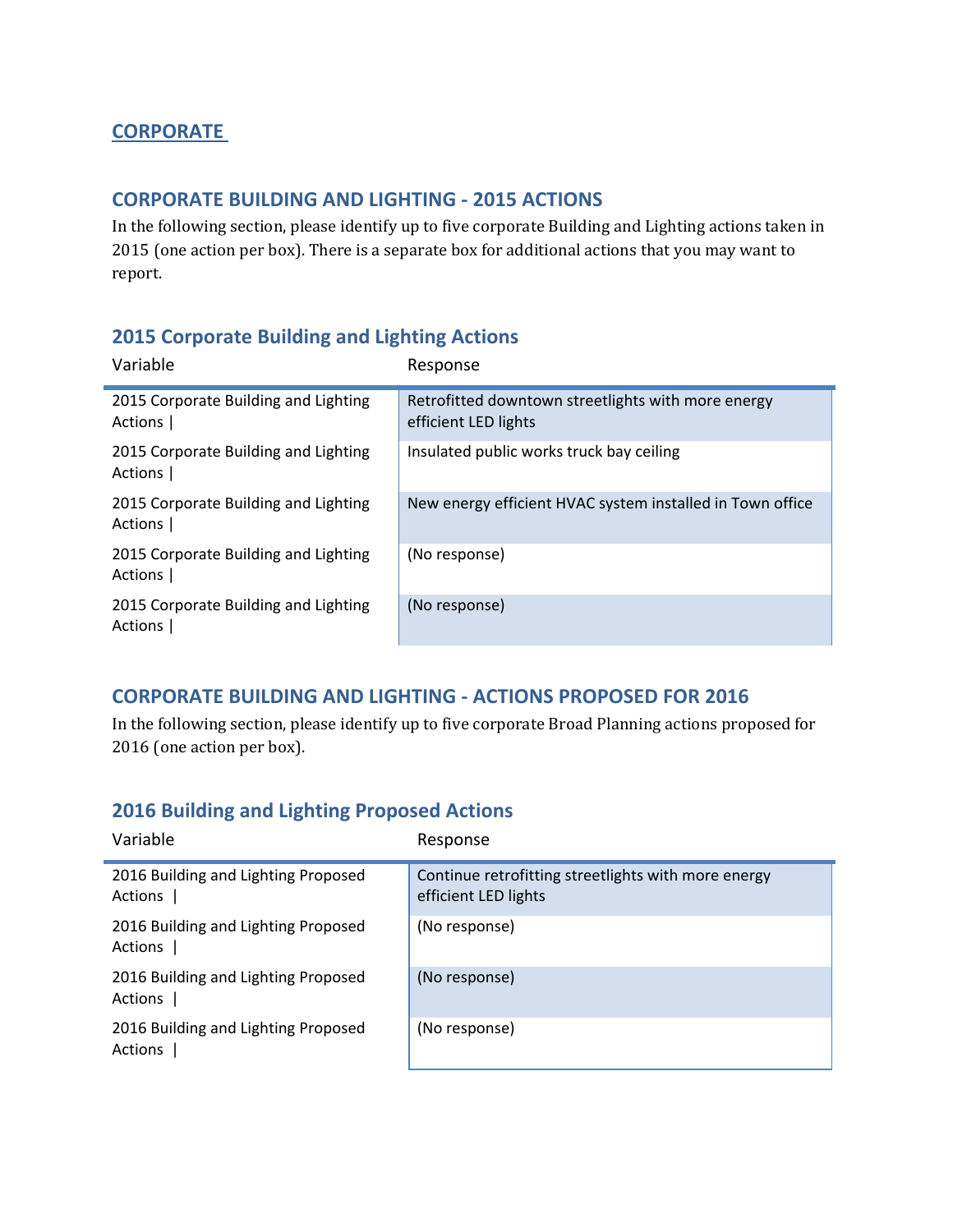# **Energy Generation**

#### **ENERGY GENERATION ACTIONS**

A transition to renewable or low-emission energy sources for heating, cooling and power supports large, long-term GHG emissions reductions. Renewable energy including waste heat recovery (e.g. from biogas and biomass), geo-exchange, micro hydroelectric, solar thermal and solar photovoltaic, heat pumps, tidal, wave, and wind energy can be implemented at different scales, e.g. in individual homes, or integrated across neighbourhoods through district energy or co-generation systems.

#### **COMMUNITY‐WIDE**

#### **COMMUNITY‐WIDE ENERGY GENERATION ‐ 2015 ACTIONS**

In the following section, please identify up to five community-wide Energy Generation actions taken in 2015 (one action per box). There is a separate box for additional actions that you may want to report. 

#### **2015 Community‐Wide Energy Generation Actions**

| Variable                                      | Response      |
|-----------------------------------------------|---------------|
| 2015 Community-Wide Energy Generation Actions | (No response) |
| 2015 Community-Wide Energy Generation Actions | (No response) |
| 2015 Community-Wide Energy Generation Actions | (No response) |
| 2015 Community-Wide Energy Generation Actions | (No response) |
| 2015 Community-Wide Energy Generation Actions | (No response) |

#### **COMMUNITY‐WIDE ENERGY GENERATION ‐ ACTIONS PROPOSED FOR 2016**

In the following section, please identify up to five community-wide Energy Generation actions proposed for 2016 (one action per box).

#### **2016 Community‐Wide Energy Generation Proposed Actions**

| Variable                                               | Response      |
|--------------------------------------------------------|---------------|
| 2016 Community-Wide Energy Generation Proposed Actions | (No response) |
| 2016 Community-Wide Energy Generation Proposed Actions | (No response) |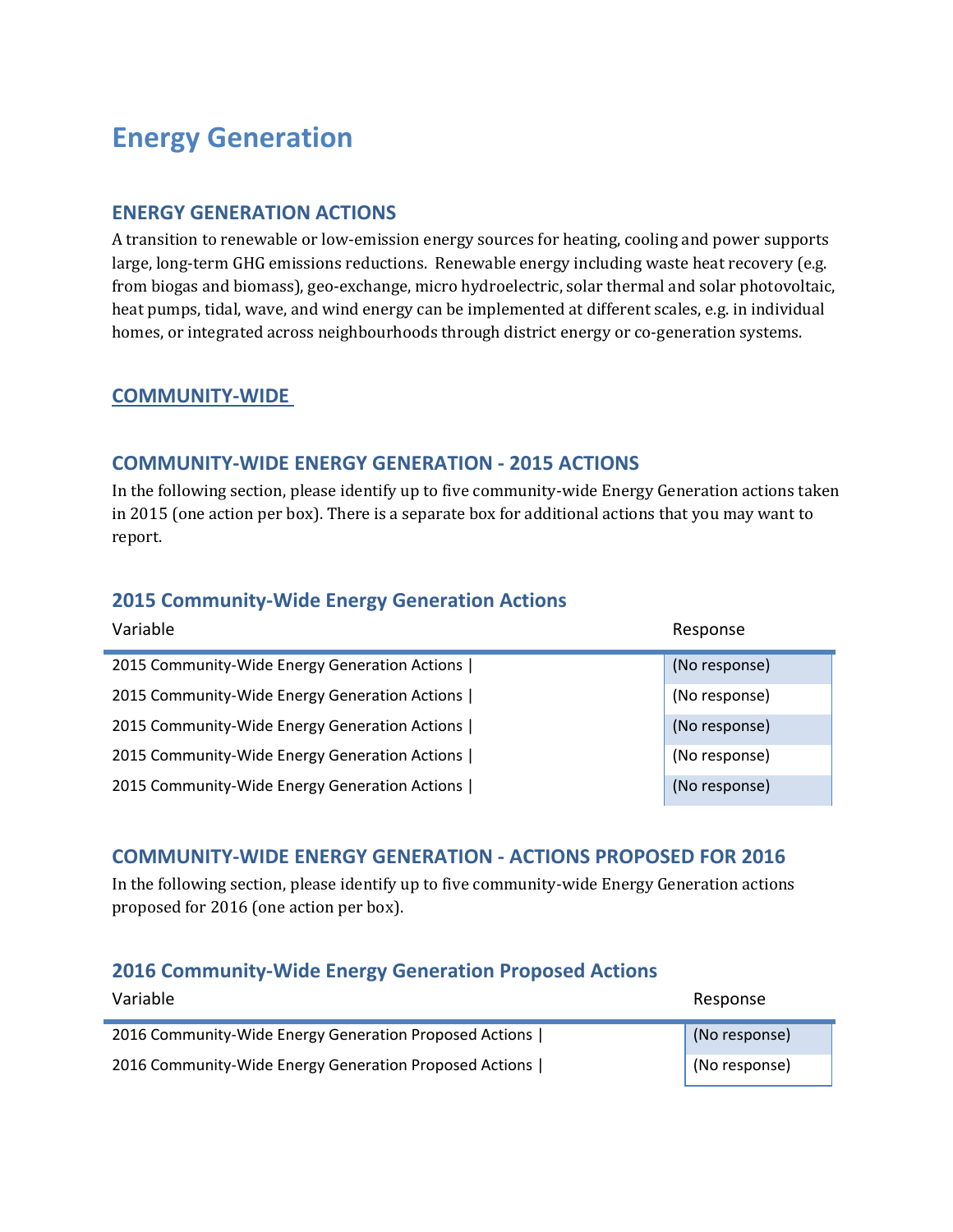### **CORPORATE**

#### **CORPORATE ENERGY GENERATION ‐ 2015 ACTIONS**

In the following section, please identify up to five corporate Energy Generation actions taken in 2015 (one action per box). There is a separate box for additional actions that you may want to report. 

#### **2015 Corporate Energy Generation Actions**

| Variable                                           | Response                                                                                          |
|----------------------------------------------------|---------------------------------------------------------------------------------------------------|
| 2015 Corporate Energy<br><b>Generation Actions</b> | Designed a solar photovoltaic array to offset power used for the<br>Town's sewer treatment system |
| 2015 Corporate Energy<br><b>Generation Actions</b> | (No response)                                                                                     |
| 2015 Corporate Energy<br><b>Generation Actions</b> | (No response)                                                                                     |
| 2015 Corporate Energy<br>Generation Actions        | (No response)                                                                                     |
| 2015 Corporate Energy<br><b>Generation Actions</b> | (No response)                                                                                     |

#### **CORPORATE ENERGY GENERATION ‐ ACTIONS PROPOSED FOR 2016**

In the following section, please identify up to five community-wide Energy Generation actions proposed for 2016 (one action per box).

#### **2016 Energy Generation Proposed Actions**

| Variable                                   | Response                                                          |
|--------------------------------------------|-------------------------------------------------------------------|
| 2016 Energy Generation Proposed<br>Actions | Continue to explore grant funding for solar photovoltaic<br>array |
| 2016 Energy Generation Proposed<br>Actions | (No response)                                                     |
| 2016 Energy Generation Proposed<br>Actions | (No response)                                                     |
| 2016 Energy Generation Proposed<br>Actions | (No response)                                                     |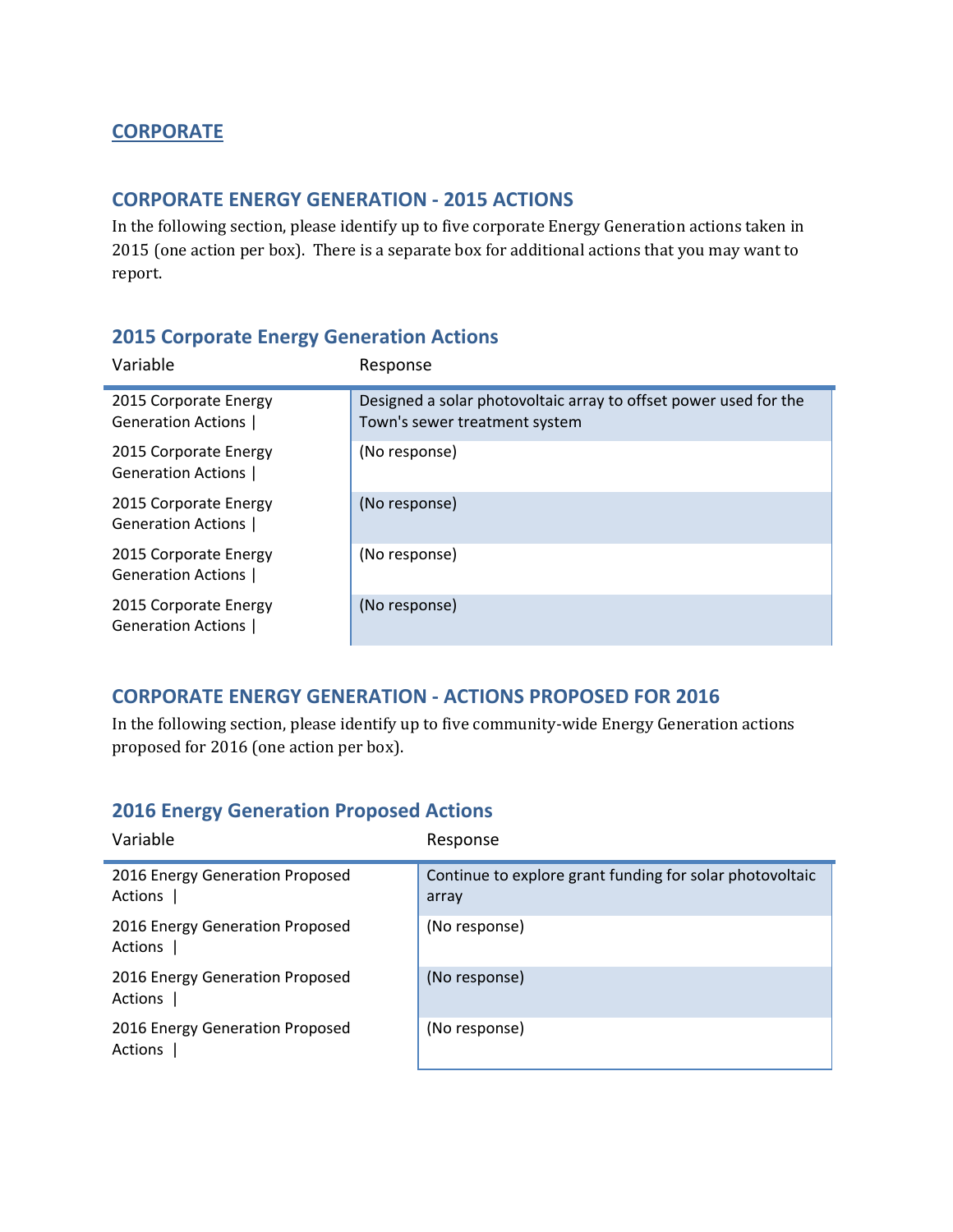#### **SNAPSHOT QUESTIONS**

**Is your local government connected to a district energy system that is operated by another energy provider?** No 

**Are you aware of the Integrated Resource Recovery guidance page on the BC Climate Action Toolkit? http://www.toolkit.bc.ca/tool/integrated‐resource‐ recovery‐irr**

No 

ř.

# **Greenspace**

#### **GREENSPACE ACTIONS**

Greenspace refers to parks and greenways, boulevards, community forests, urban agriculture, riparian areas, gardens, recreation/school sites, and other green spaces, such as remediated brownfield/contaminated sites.

#### **COMMUNITY‐WIDE**

#### **COMMUNITY‐WIDE GREENSPACE ‐ 2015 ACTIONS**

In the following section, please identify up to five community-wide Greenspace actions taken in 2015 (one action per box). There is a separate box for additional actions that you may want to report. 

#### **2015 Community‐Wide Greenspace Actions**

| Variable                                   | Response                                                                                          |
|--------------------------------------------|---------------------------------------------------------------------------------------------------|
| 2015 Community-<br>Wide Greenspace Actions | Constructed two new parks with approximate areas of 3,950 and<br>4,568 square meters respectively |
| 2015 Community-<br>Wide Greenspace Actions | (No response)                                                                                     |
| 2015 Community-<br>Wide Greenspace Actions | (No response)                                                                                     |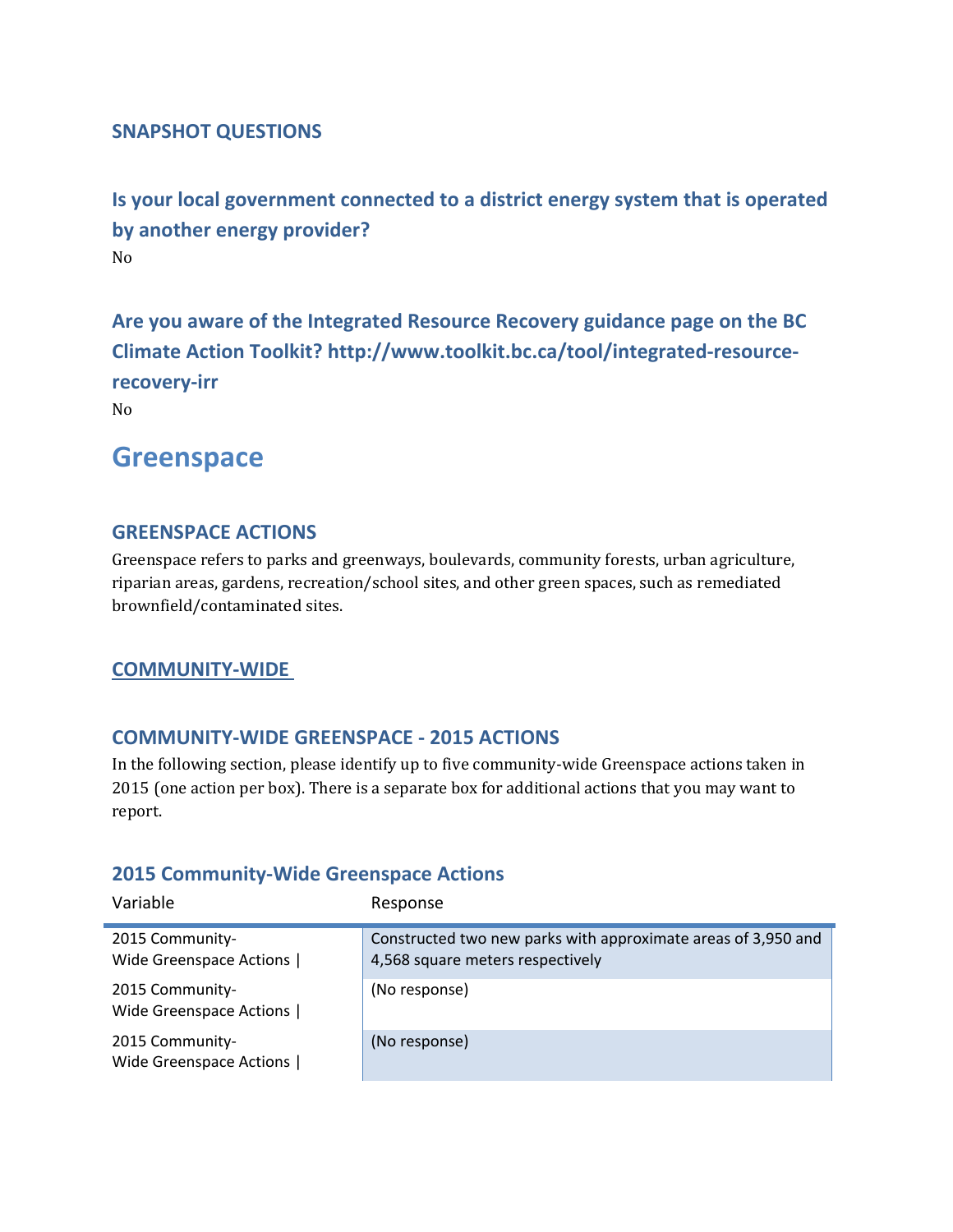#### **COMMUNITY‐WIDE GREENSPACE ‐ ACTIONS PROPOSED FOR 2016**

In the following section, please identify up to five community-wide Greenspace actions proposed for 2016 (one action per box).

# **2016 Community‐Wide Greenspace Proposed Actions**

| Variable                                        | Response      |
|-------------------------------------------------|---------------|
| 2016 Community-Wide Greenspace Proposed Actions | (No response) |
| 2016 Community-Wide Greenspace Proposed Actions | (No response) |
| 2016 Community-Wide Greenspace Proposed Actions | (No response) |
| 2016 Community-Wide Greenspace Proposed Actions | (No response) |
| 2016 Community-Wide Greenspace Proposed Actions | (No response) |

#### **CORPORATE**

#### **CORPORATE GREENSPACE ‐ 2015 ACTIONS**

In the following section, please identify up to five corporate Greenspace actions taken in 2015 (one action per box). There is a separate box for additional actions that you may want to report.

#### **2015 Corporate Greenspace Actions**

| Variable                          | Response                                |
|-----------------------------------|-----------------------------------------|
| 2015 Corporate Greenspace Actions | Continued with tree replacement program |
| 2015 Corporate Greenspace Actions | (No response)                           |
| 2015 Corporate Greenspace Actions | (No response)                           |
| 2015 Corporate Greenspace Actions | (No response)                           |
| 2015 Corporate Greenspace Actions | (No response)                           |

#### **CORPORATE GREENSPACE ‐ ACTIONS PROPOSED FOR 2016**

In the following section, please identify up to five corporate Greenspace actions proposed for 2016 (one action per box).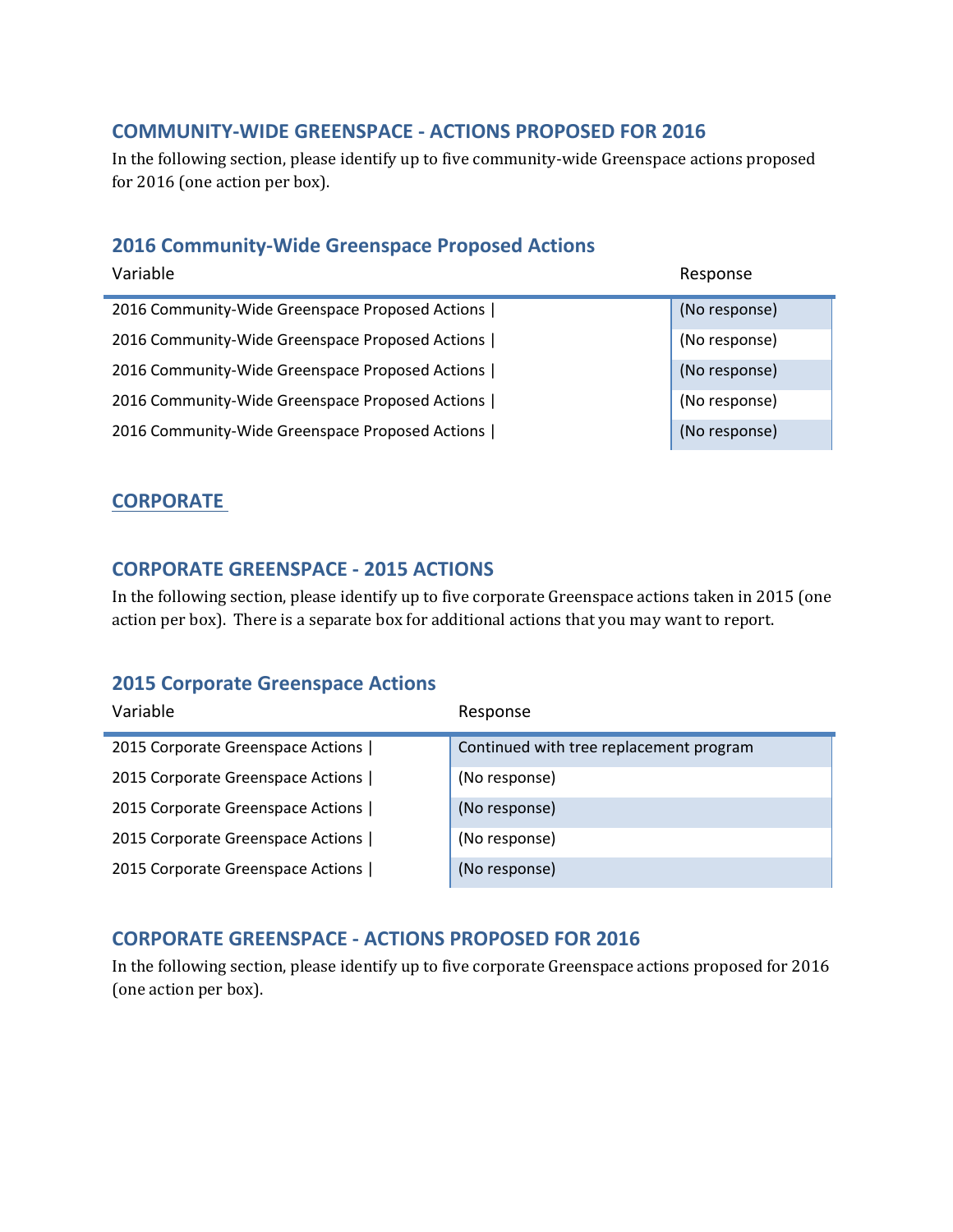#### **2016 Greenspace Proposed Actions**

| Variable                            | Response                                                                       |
|-------------------------------------|--------------------------------------------------------------------------------|
| 2016 Greenspace Proposed<br>Actions | Continue with tree replacement program                                         |
| 2016 Greenspace Proposed<br>Actions | Planning to construct a new park adjacent to the Town's hike<br>and bike trail |
| 2016 Greenspace Proposed<br>Actions | Riparian area designation protection on a property in the<br>industrial zone   |
| 2016 Greenspace Proposed<br>Actions | (No response)                                                                  |
| 2016 Greenspace Proposed<br>Actions | (No response)                                                                  |

### **SNAPSHOT QUESTION**

**Does your local government have urban forest policies, plans or programs?** No 

# **Solid Waste**

#### **SOLID WASTE ACTIONS**

Reducing, reusing, recycling, recovering and managing the disposal of the residual solid waste minimizes environmental impacts and supports sustainable environmental management, greenhouse gas reductions, and improved air and water quality.

#### **COMMUNITY‐WIDE**

#### **COMMUNITY‐WIDE SOLID WASTE ‐ 2015 ACTIONS**

In the following section, please identify up to five community-wide Solid Waste actions taken in 2015 (one action per box). There is a separate box for additional actions that you may want to report.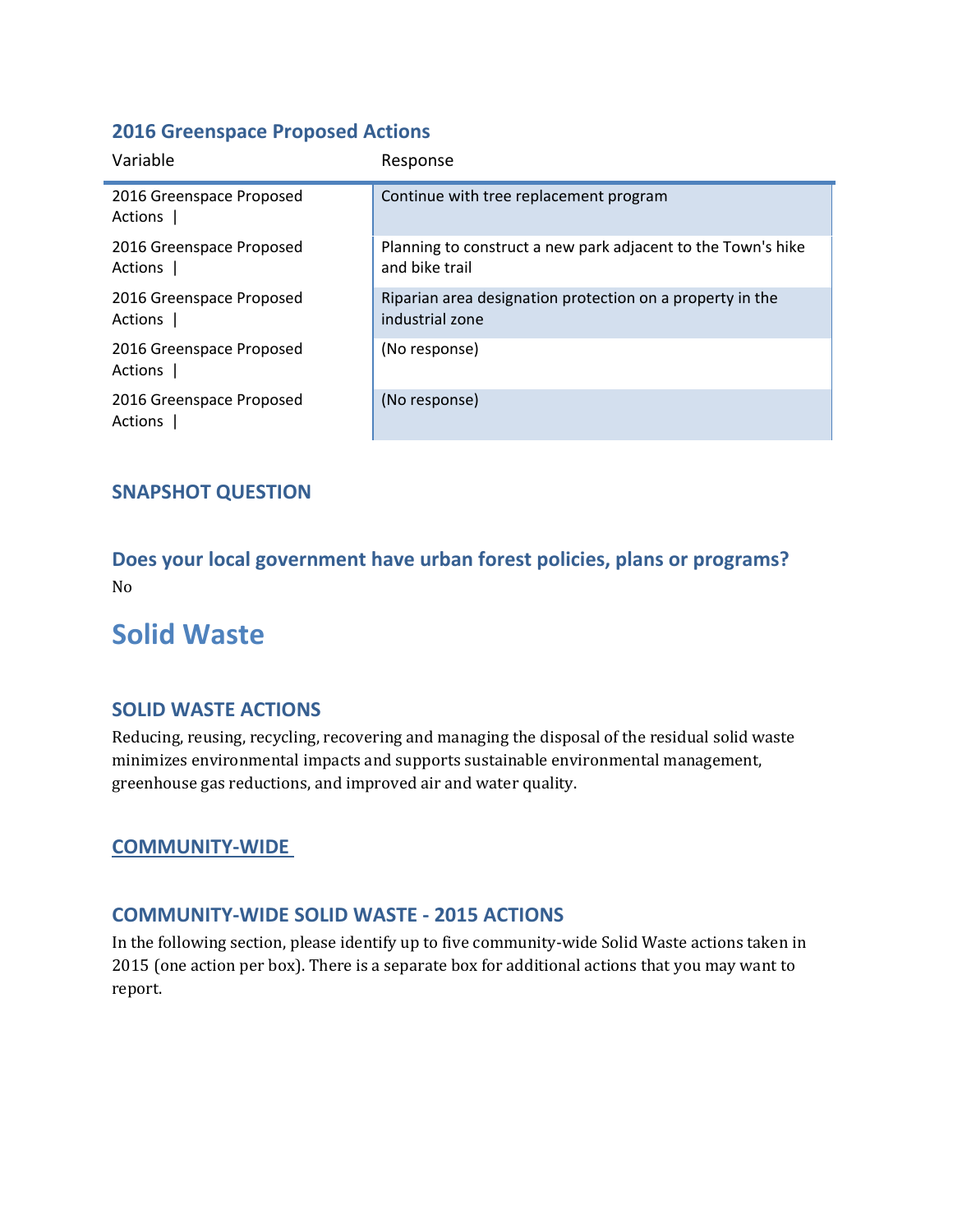#### **2015 Community‐Wide Solid Waste Actions**

| Variable                                   | Response                                                                                    |
|--------------------------------------------|---------------------------------------------------------------------------------------------|
| 2015 Community-Wide Solid<br>Waste Actions | Continued to support all Regional recycling, yard waste and<br>waste collection initiatives |
| 2015 Community-Wide Solid<br>Waste Actions | Distributed recycling educational materials to all residents                                |
| 2015 Community-Wide Solid<br>Waste Actions | (No response)                                                                               |
| 2015 Community-Wide Solid<br>Waste Actions | (No response)                                                                               |
| 2015 Community-Wide Solid<br>Waste Actions | (No response)                                                                               |

### **COMMUNITY‐WIDE SOLID WASTE ‐ ACTIONS PROPOSED FOR 2016**

In the following section, please identify up to five community-wide Solid Waste actions proposed for 2016 (one action per box).

### **2016 Community‐Wide Solid Waste Proposed Actions**

| Variable                                                     | Response                                                                                   |
|--------------------------------------------------------------|--------------------------------------------------------------------------------------------|
| 2016 Community-Wide Solid<br><b>Waste Proposed Actions  </b> | Continue to support all Regional recycling, yard waste and<br>waste collection initiatives |
| 2016 Community-Wide Solid<br><b>Waste Proposed Actions  </b> | (No response)                                                                              |
| 2016 Community-Wide Solid<br><b>Waste Proposed Actions  </b> | (No response)                                                                              |
| 2016 Community-Wide Solid<br>Waste Proposed Actions          | (No response)                                                                              |
| 2016 Community-Wide Solid<br><b>Waste Proposed Actions  </b> | (No response)                                                                              |

# **CORPORATE**

#### **CORPORATE SOLID WASTE ‐ 2015 ACTIONS**

In the following section, please identify up to five corporate Solid Waste actions taken in 2015 (one action per box). There is a separate box for additional actions that you may want to report.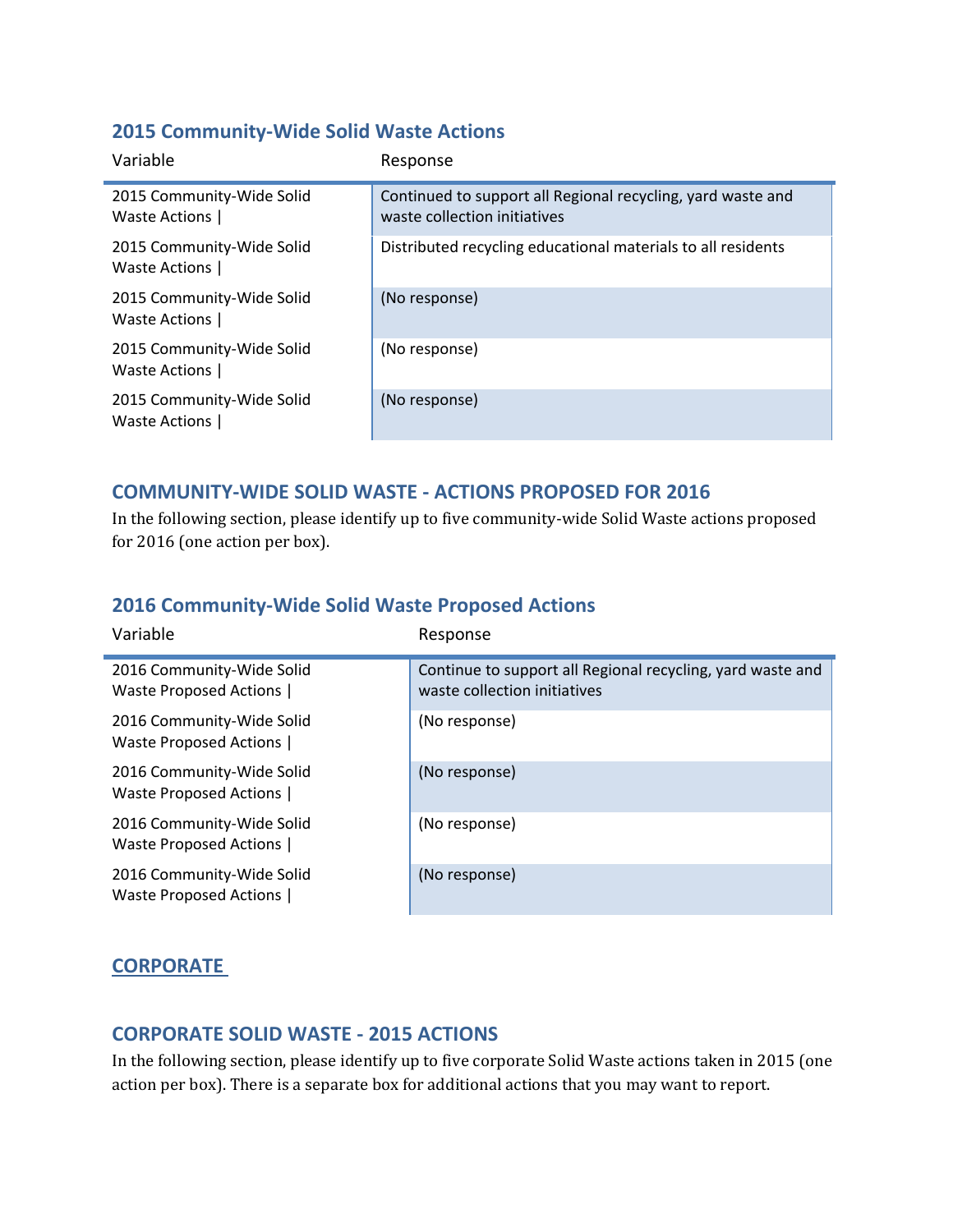# **2015 Corporate Solid Waste Actions**

| Variable                           | Response                                                               |
|------------------------------------|------------------------------------------------------------------------|
| 2015 Corporate Solid Waste Actions | Provided Christmas tree and spring yard waste chipping to<br>residents |
| 2015 Corporate Solid Waste Actions | Continued composting organics to make soil                             |
| 2015 Corporate Solid Waste Actions | (No response)                                                          |
| 2015 Corporate Solid Waste Actions | (No response)                                                          |
| 2015 Corporate Solid Waste Actions | (No response)                                                          |

# **CORPORATE SOLID WASTE ‐ ACTIONS PROPOSED FOR 2016**

In the following section, please identify up to five corporate Solid Waste actions proposed for 2016 (one action per box).

#### **2016 Solid Waste Proposed Actions**

| Variable                             | Response                                                                          |
|--------------------------------------|-----------------------------------------------------------------------------------|
| 2016 Solid Waste Proposed<br>Actions | Continue to provide Christmas tree and spring yard waste<br>chipping to residents |
| 2016 Solid Waste Proposed<br>Actions | Continue composting organics to make soil                                         |
| 2016 Solid Waste Proposed<br>Actions | (No response)                                                                     |
| 2016 Solid Waste Proposed<br>Actions | (No response)                                                                     |
| 2016 Solid Waste Proposed<br>Actions | (No response)                                                                     |

# **SNAPSHOT QUESTIONS**

**Does your local government have construction and demolition waste reduction policies, plans or programs?** Yes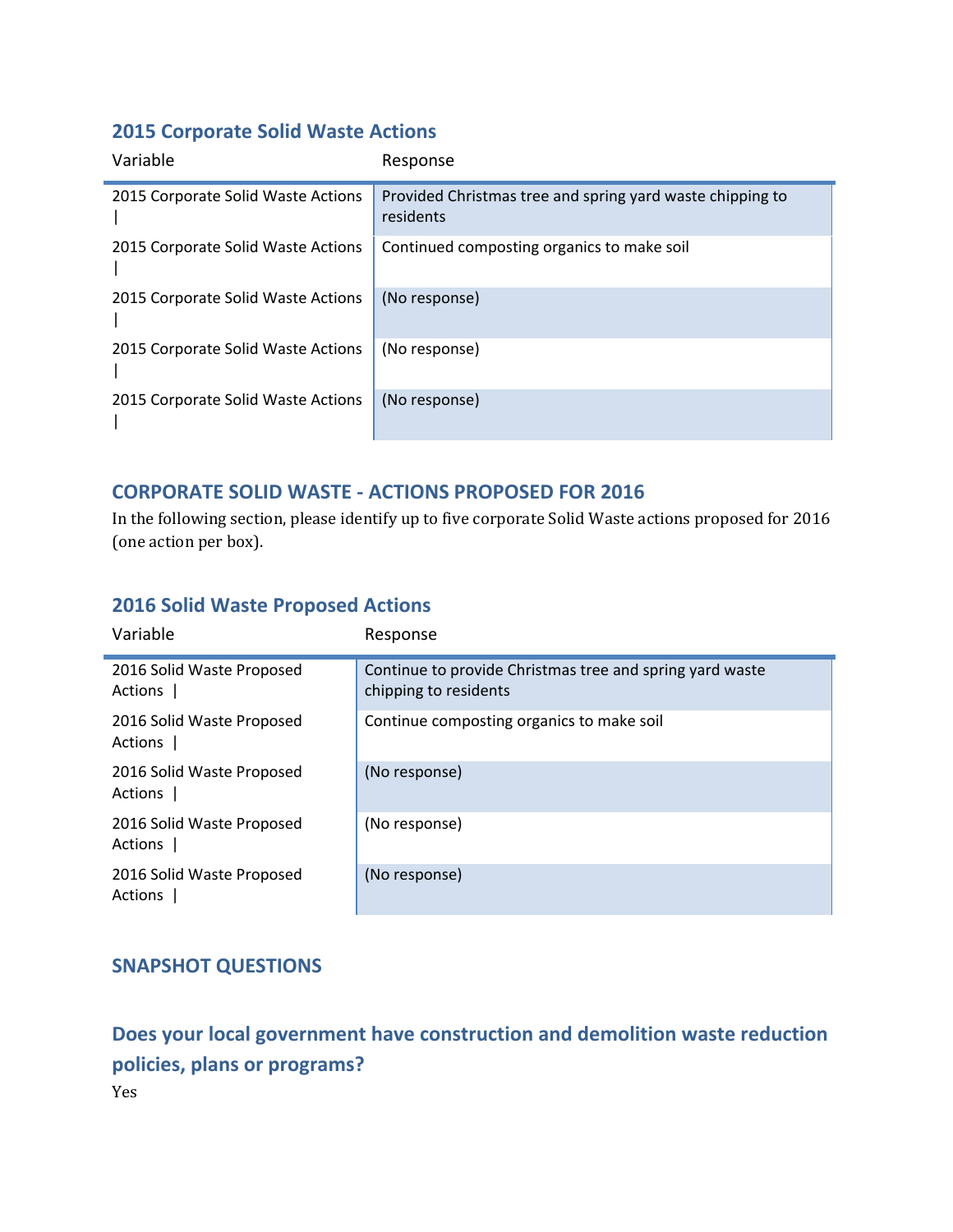**Does your local government have organics reduction/diversion policies, plans or programs?** No 

# **Transportation**

#### **TRANSPORTATION ACTIONS**

Transportation actions that increase transportation system efficiency, emphasize the movement of people and goods, and give priority to more efficient modes, e.g. walking, cycling, ridesharing, and public transit, can contribute to reductions in greenhouse gas emissions and more livable communities. 

#### **COMMUNITY‐WIDE**

#### **COMMUNITY‐WIDE TRANSPORTATION ‐ 2015 ACTIONS**

In the following section, please identify up to five community-wide Transportation actions taken in 2015 (one action per box). There is a separate box for additional actions that you may want to report. 

#### **2015 Community‐Wide Transportation Actions**

| Variable                                      | Response                                                                   |
|-----------------------------------------------|----------------------------------------------------------------------------|
| 2015 Community-Wide Transportation<br>Actions | Continued to partner with BC Transit to provide public<br>transit services |
| 2015 Community-Wide Transportation<br>Actions | Completed a 1.1km hike and bike trail along the<br>Okanagan river dike     |
| 2015 Community-Wide Transportation<br>Actions | (No response)                                                              |
| 2015 Community-Wide Transportation<br>Actions | (No response)                                                              |
| 2015 Community-Wide Transportation<br>Actions | (No response)                                                              |

#### **COMMUNITY‐WIDE TRANSPORTATION ‐ ACTIONS PROPOSED FOR 2016**

In the following section, please identify up to five community-wide Transportation actions proposed for 2016 (one action per box).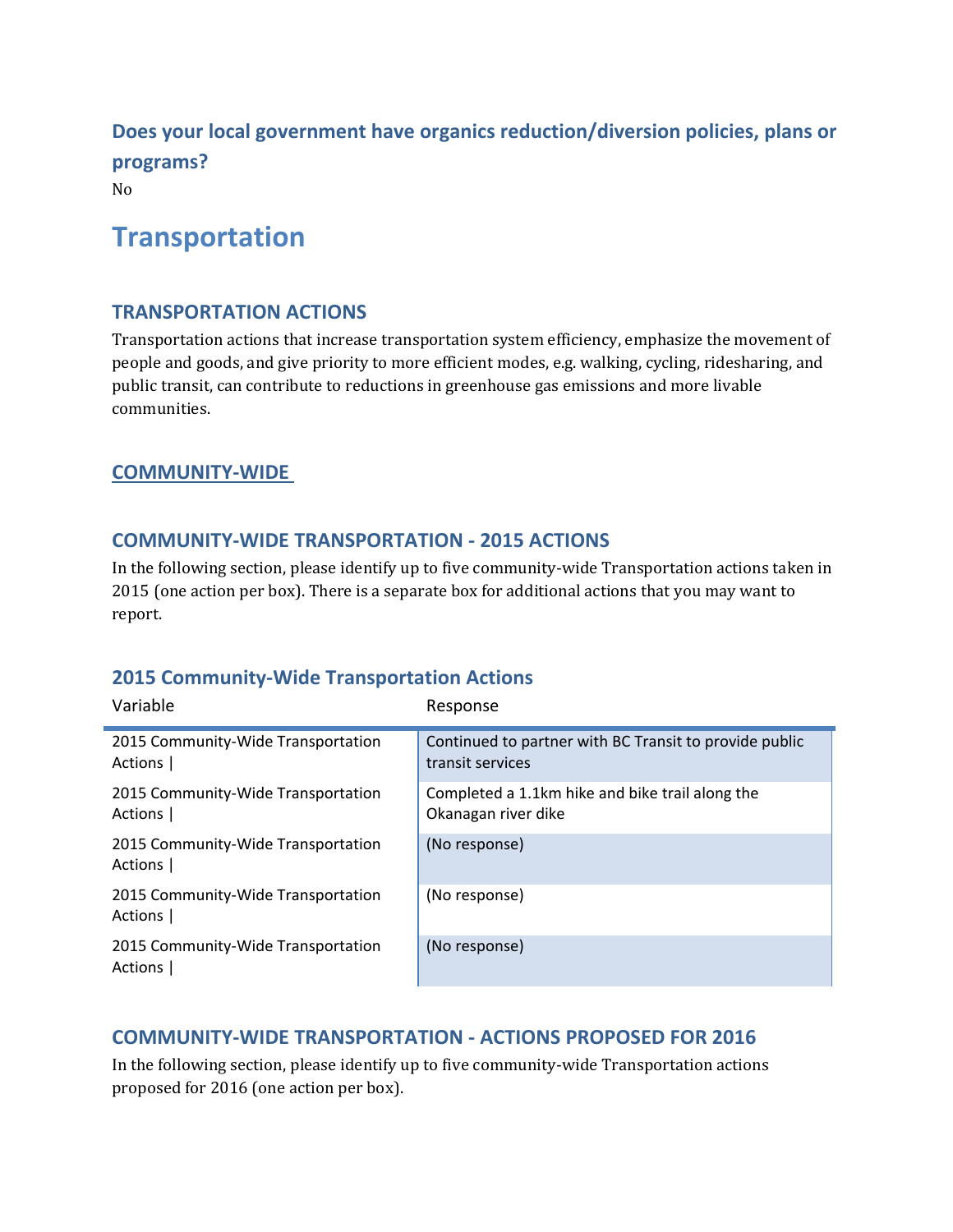### **2016 Community‐Wide Transportation Proposed Actions**

| Variable                                                      | Response                                                                  |
|---------------------------------------------------------------|---------------------------------------------------------------------------|
| 2016 Community-Wide Transportation<br>Proposed Actions        | Continue to partner with BC Transit to provide<br>public transit services |
| 2016 Community-Wide Transportation<br>Proposed Actions        | (No response)                                                             |
| 2016 Community-Wide Transportation<br>Proposed Actions        | (No response)                                                             |
| 2016 Community-Wide Transportation<br>Proposed Actions        | (No response)                                                             |
| 2016 Community-Wide Transportation<br><b>Proposed Actions</b> | (No response)                                                             |

### **CORPORATE**

#### **CORPORATE TRANSPORTATION ‐ 2015 ACTIONS**

In the following section, please identify up to five corporate Transportation actions taken in 2015 (one action per box). There is a separate box for additional actions that you may want to report.

#### **2015 Corporate Transportation Actions**

| Variable                              | Response      |
|---------------------------------------|---------------|
| 2015 Corporate Transportation Actions | (No response) |
| 2015 Corporate Transportation Actions | (No response) |
| 2015 Corporate Transportation Actions | (No response) |
| 2015 Corporate Transportation Actions | (No response) |
| 2015 Corporate Transportation Actions | (No response) |

#### **CORPORATE TRANSPORTATION ‐ ACTIONS PROPOSED FOR 2016**

In the following section, please identify up to five corporate Transportation actions proposed for 2016 (one action per box).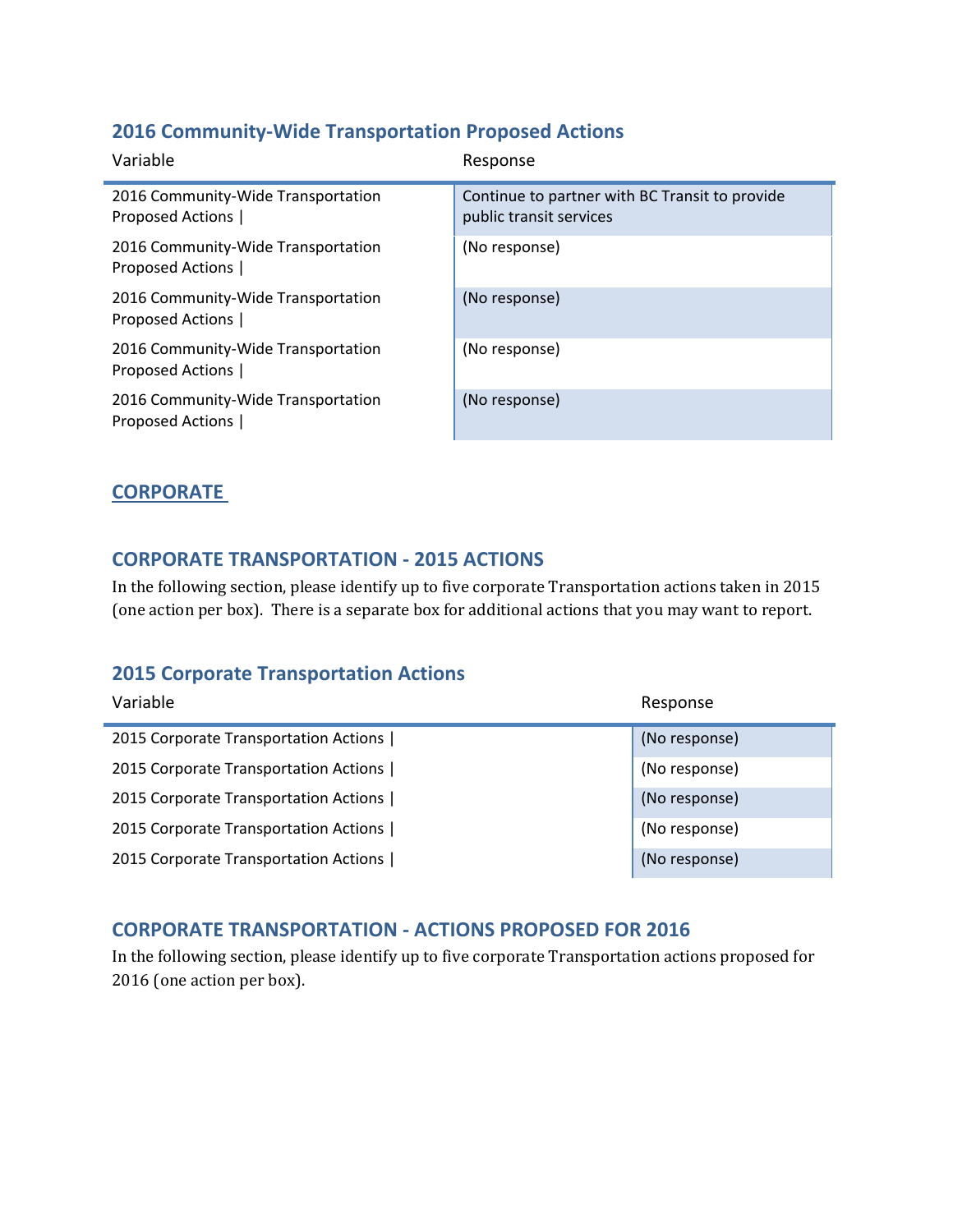#### **2016 Transportation Proposed Actions**

| Variable                                | Response                                              |
|-----------------------------------------|-------------------------------------------------------|
| 2016 Transportation Proposed            | Install GPS fleet management system in Town's vehicle |
| Actions                                 | fleet                                                 |
| 2016 Transportation Proposed            | Continue to replace vehicle fleet with more efficient |
| Actions                                 | models                                                |
| 2016 Transportation Proposed            | Install an electric charging station within the Town  |
| Actions                                 | boundaries                                            |
| 2016 Transportation Proposed<br>Actions | (No response)                                         |
| 2016 Transportation Proposed<br>Actions | (No response)                                         |

### **SNAPSHOT QUESTIONS**

**Does your local government have policies, plans or programs to support:** • Walking

**Does your local government have a Transportation Demand Management (TDM) strategy (e.g. to reduce single‐vehicle occupancy trips, increase travel options, provide incentives to encourage individuals to modify travel behavior)?** No 

**Does your local government have policies, plans or programs to support local food production (thus reducing transportation emissions)?** Yes 

# **Water and Wastewater**

#### **WATER AND WASTEWATER ACTIONS**

Managing and reducing water consumption and wastewater is an important aspect of developing a sustainable built environment that supports healthy communities, protects ecological integrity, and reduces greenhouse gas emissions.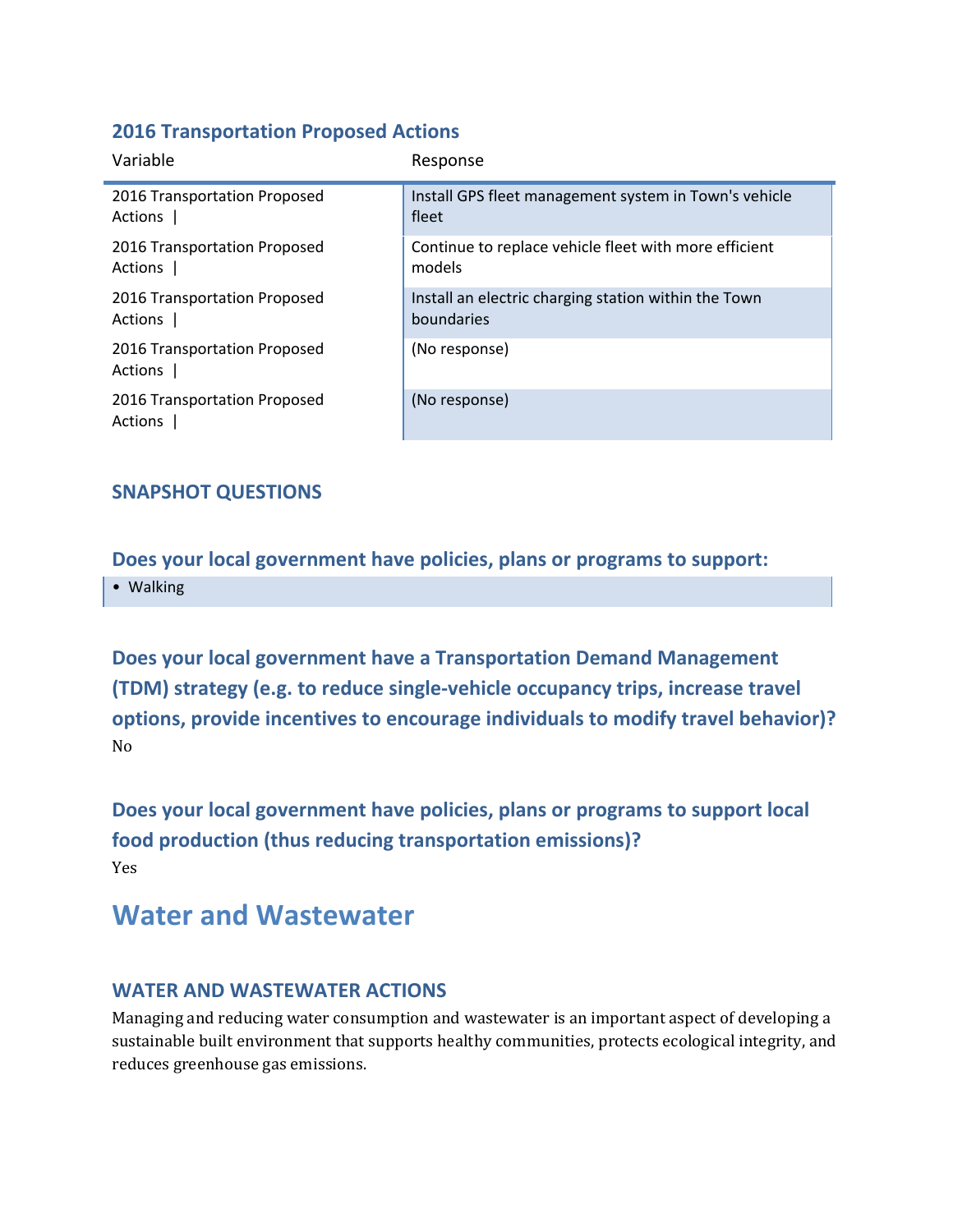#### **COMMUNITY‐WIDE**

#### **COMMUNITY‐WIDE WATER AND WASTEWATER ‐ 2015 ACTIONS**

In the following section, please identify up to five community-wide Water and Wastewater actions taken in 2015 (one action per box). There is a separate box for additional actions that you may want to report.

### **2015 Community‐Wide Water and Wastewater Actions**

| Variable                                            | Response                                                |
|-----------------------------------------------------|---------------------------------------------------------|
| 2015 Community-Wide Water and<br>Wastewater Actions | Began work on a water utility leak adjustment<br>policy |
| 2015 Community-Wide Water and<br>Wastewater Actions | Implemented a groundwater protection plan               |
| 2015 Community-Wide Water and<br>Wastewater Actions | (No response)                                           |
| 2015 Community-Wide Water and<br>Wastewater Actions | (No response)                                           |
| 2015 Community-Wide Water and<br>Wastewater Actions | (No response)                                           |

#### **COMMUNITY‐WIDE WATER AND WASTEWATER ‐ ACTIONS PROPOSED FOR 2016**

In the following section, please identify up to five community-wide Water and Wastewater actions proposed for 2016 (one action per box).

#### **2016 Community‐Wide Water and Wastewater Proposed Actions**

| Variable                                                     | Response                                      |
|--------------------------------------------------------------|-----------------------------------------------|
| 2016 Community-Wide Water and                                | Complete the water utility leak adjustment    |
| Wastewater Proposed Actions                                  | policy                                        |
| 2016 Community-Wide Water and                                | Continue to provide leak letters to residents |
| Wastewater Proposed Actions                                  | with leaks                                    |
| 2016 Community-Wide Water and                                | Prepare an assessment of the Town's canal     |
| Wastewater Proposed Actions                                  | irrigation water system                       |
| 2016 Community-Wide Water and<br>Wastewater Proposed Actions | (No response)                                 |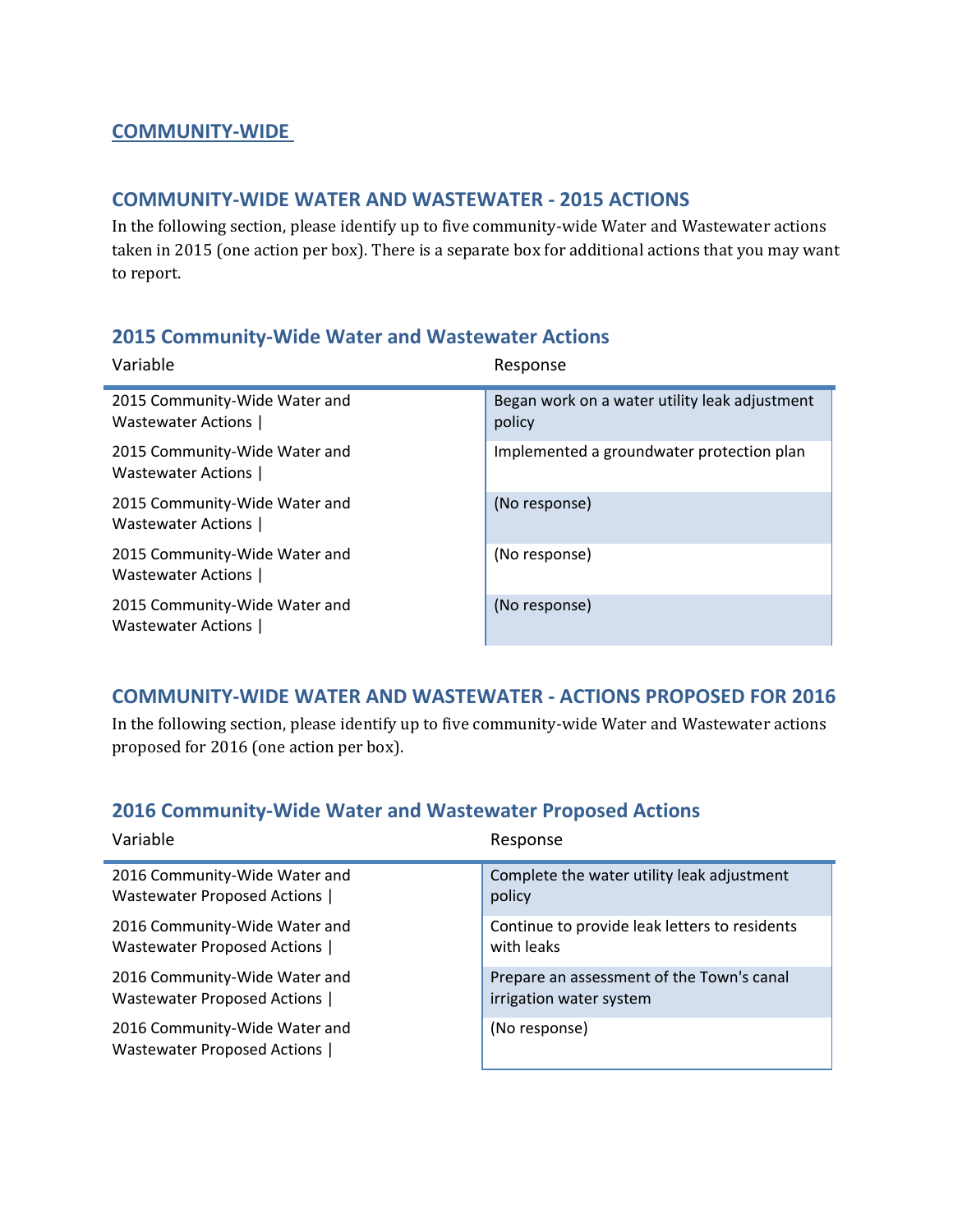### **CORPORATE**

#### **CORPORATE WATER AND WASTEWATER ‐ 2015 ACTIONS**

In the following section, please identify up to five corporate Water and Wastewater actions taken in 2015 (one action per box). There is a separate box for additional actions that you may want to report. 

#### **2015 Corporate Water and Wastewater Actions**

| Variable                                       | Response                                                                     |
|------------------------------------------------|------------------------------------------------------------------------------|
| 2015 Corporate Water and<br>Wastewater Actions | Moved one new park to the Town's reclaimed waster<br>water irrigation system |
| 2015 Corporate Water and<br>Wastewater Actions | Completed two new VFD motor installations on water<br>pumps                  |
| 2015 Corporate Water and<br>Wastewater Actions | Member of the OBWB "Make Water Work" campaign                                |
| 2015 Corporate Water and<br>Wastewater Actions | (No response)                                                                |
| 2015 Corporate Water and<br>Wastewater Actions | (No response)                                                                |

#### **CORPORATE WATER AND WASTEWATER ‐ ACTIONS PROPOSED FOR 2016**

In the following section, please identify up to five corporate Water and Wastewater actions proposed for 2016 (one action per box).

#### **2016 Water and Wastewater Proposed Actions**

| Variable                                      | Response                                                        |
|-----------------------------------------------|-----------------------------------------------------------------|
| 2016 Water and Wastewater Proposed<br>Actions | Continue replacing water pumps with more efficient<br>VFD pumps |
| 2016 Water and Wastewater Proposed<br>Actions | (No response)                                                   |
| 2016 Water and Wastewater Proposed<br>Actions | (No response)                                                   |
| 2016 Water and Wastewater Proposed<br>Actions | (No response)                                                   |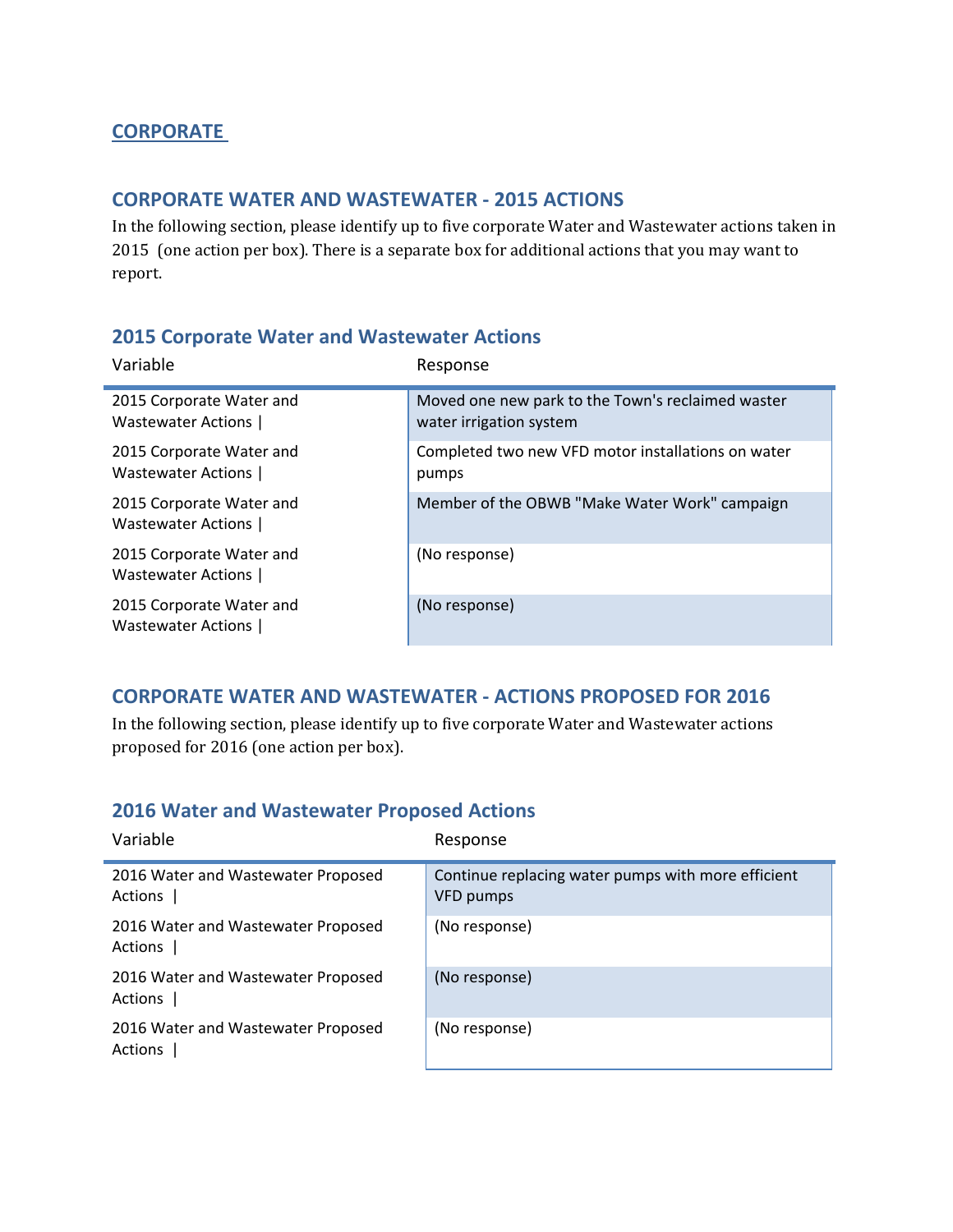#### **SNAPSHOT QUESTION**

**Does your local government have water conservation policies, plans or programs?** Yes 

# **Adaptation**

#### **CLIMATE CHANGE ADAPTATION ACTIONS**

For local governments, adaptation to a changing climate can take the form of changes in policy, management, technology and behaviour that minimize negative impacts or exploit opportunities. It can involve both "hard" and "soft" solutions, including: changes in infrastructure engineering, planning, zoning, bylaws and public education.

#### **COMMUNITY‐WIDE**

#### **COMMUNITY‐WIDE ADAPTATION ‐ 2015 ACTIONS**

In the following section, please identify up to five community-wide Adaptation actions taken in 2015 (one action per box). There is a separate box for additional actions that you may want to report. 

#### **2015 Community‐Wide Adaptation Actions**

| Variable                               | Response      |
|----------------------------------------|---------------|
| 2015 Community-Wide Adaptation Actions | (No response) |
| 2015 Community-Wide Adaptation Actions | (No response) |
| 2015 Community-Wide Adaptation Actions | (No response) |
| 2015 Community-Wide Adaptation Actions | (No response) |
| 2015 Community-Wide Adaptation Actions | (No response) |

#### **COMMUNITY‐WIDE ADAPTATION ‐ ACTIONS PROPOSED FOR 2016**

In the following section, please identify up to five community-wide Adaptation actions proposed for 2016 (one action per box).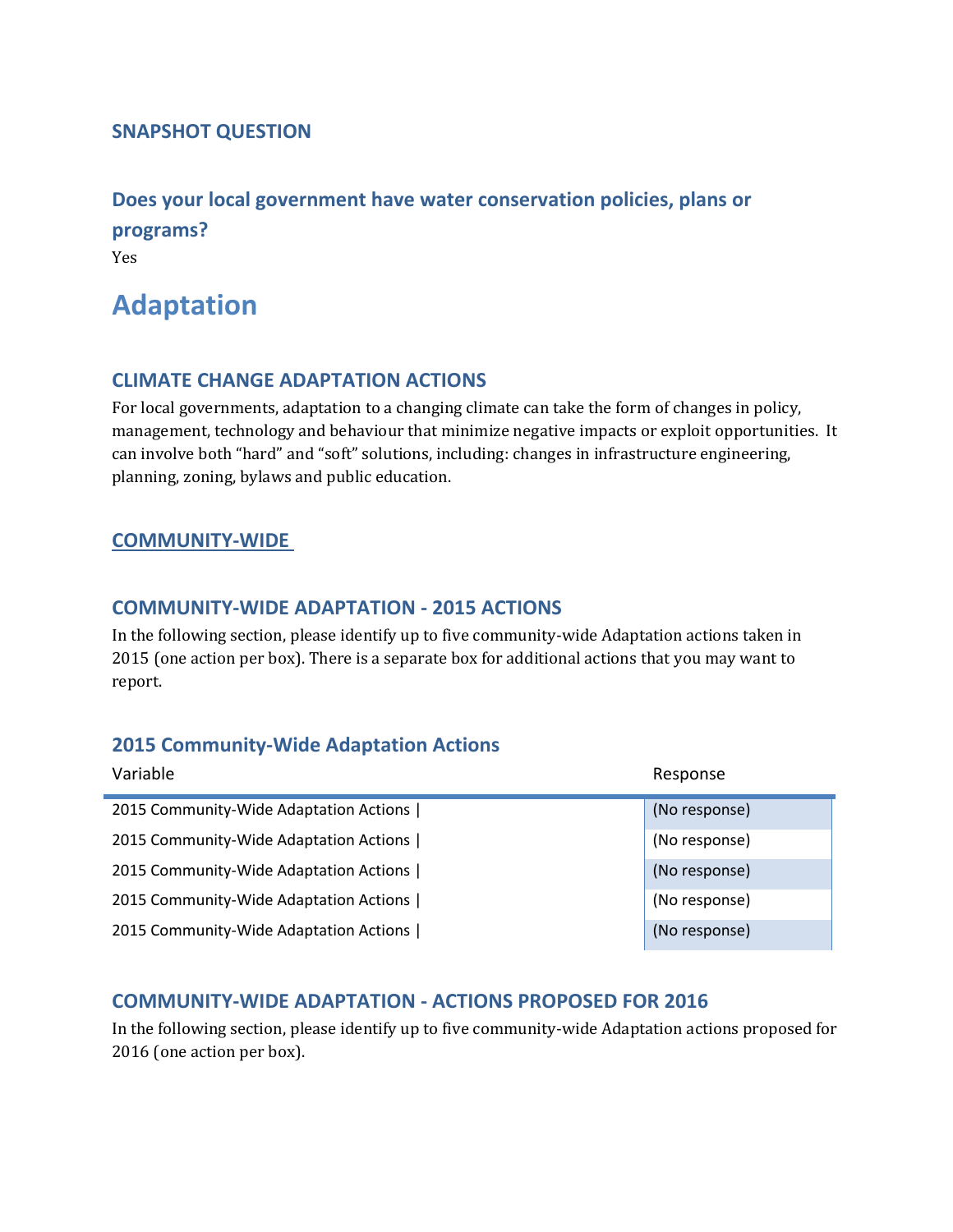# **2016 Community‐Wide Adaptation Proposed Actions**

| Variable                                        | Response                                        |
|-------------------------------------------------|-------------------------------------------------|
| 2016 Community-Wide Adaptation Proposed Actions | Develop a drought and water restriction<br>plan |
| 2016 Community-Wide Adaptation Proposed Actions | (No response)                                   |
| 2016 Community-Wide Adaptation Proposed Actions | (No response)                                   |
| 2016 Community-Wide Adaptation Proposed Actions | (No response)                                   |
| 2016 Community-Wide Adaptation Proposed Actions | (No response)                                   |

### **CORPORATE**

#### **CORPORATE ADAPTATION ‐ 2015 ACTIONS**

In the following section, please identify up to five corporate Adaptation actions taken in 2015. One action per box. There is a separate box for optional additional 2015 actions your community may want to report.

# **2015 Corporate Adaptation Actions**

| Variable                          | Response      |
|-----------------------------------|---------------|
| 2015 Corporate Adaptation Actions | (No response) |
| 2015 Corporate Adaptation Actions | (No response) |
| 2015 Corporate Adaptation Actions | (No response) |
| 2015 Corporate Adaptation Actions | (No response) |
| 2015 Corporate Adaptation Actions | (No response) |

# **CORPORATE ADAPTATION ‐ ACTIONS PROPOSED FOR 2016**

In the following section, please identify up to five corporate Adaptation actions proposed for 2016 (one action per box).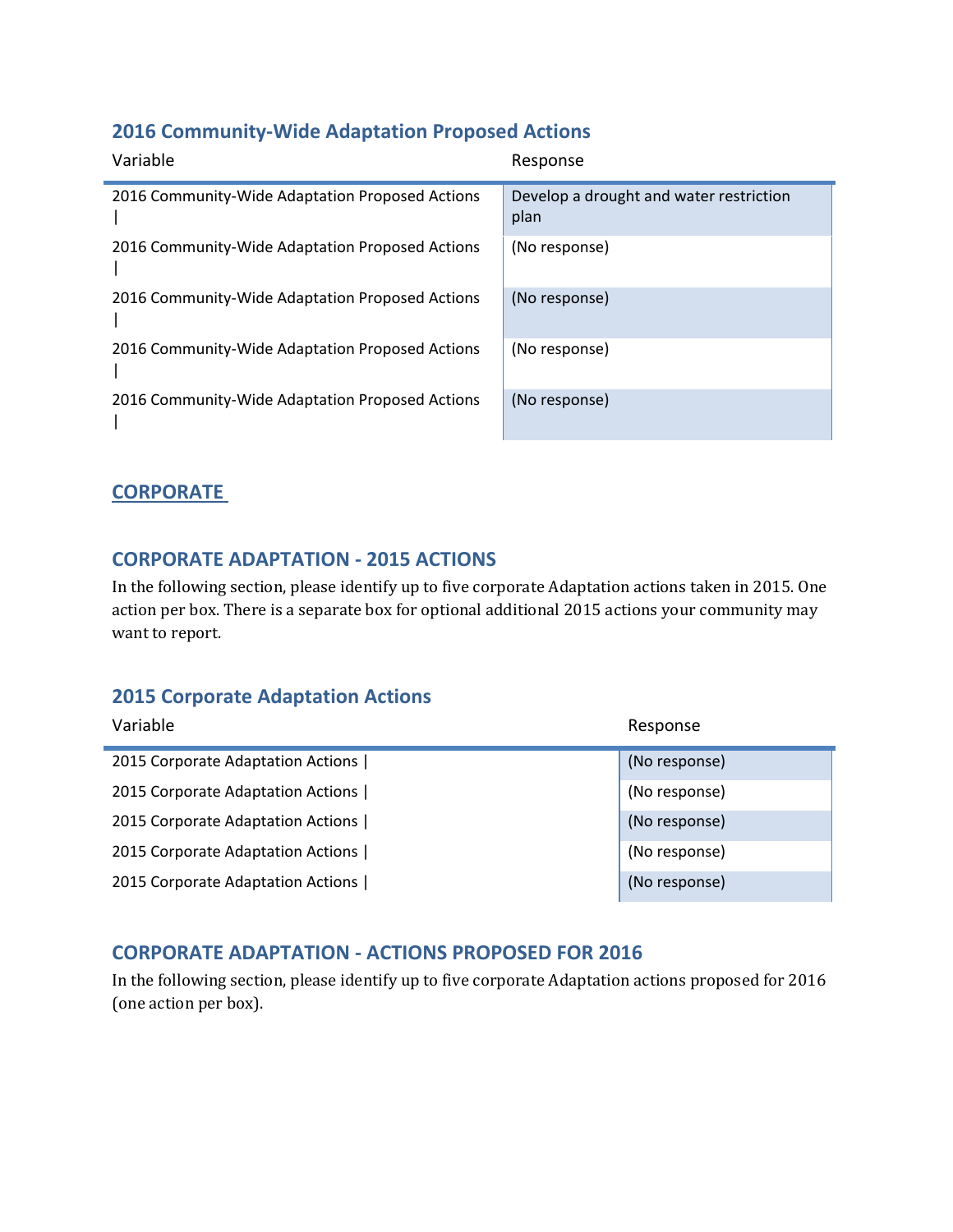### **2016 Adaptation Proposed Actions**

| Variable                         | Response      |
|----------------------------------|---------------|
| 2016 Adaptation Proposed Actions | (No response) |
| 2016 Adaptation Proposed Actions | (No response) |
| 2016 Adaptation Proposed Actions | (No response) |
| 2016 Adaptation Proposed Actions | (No response) |
| 2016 Adaptation Proposed Actions | (No response) |

# **SNAPSHOT QUESTIONS**

**Are you familiar with the Plan2Adapt guidance located on the Climate Action Toolkit Website? http://www.toolkit.bc.ca/Resource/Plan2Adapt** No 

**Are you familiar with "Preparing for Climate Change ‐ An Implementation Guide for Local Governments in BC? http://www.toolkit.bc.ca/Resource/Preparing‐ Climate‐Change‐Implementation‐Guide‐Local‐Governments‐British‐Columbia** No 

**Have you visited the climate change adaptation guidance page on the BC Climate Action Toolkit? http://www.toolkit.bc.ca/adaptation‐challenges‐and‐ opportunities**

No 

# **Other**

# **OTHER CLIMATE ACTIONS**

This section provides local governments the opportunity to report other climate actions that are not captured in the categories above.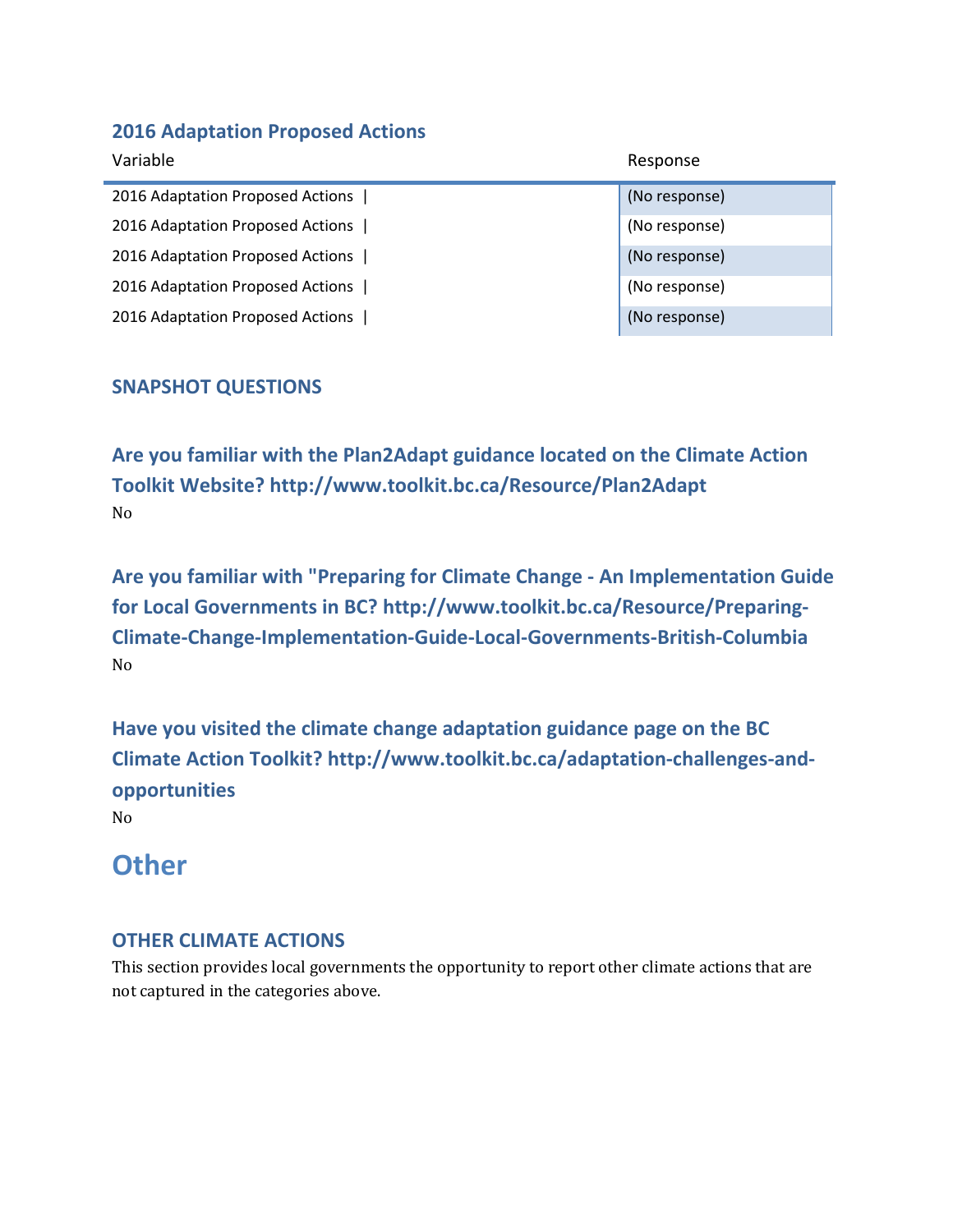#### **COMMUNITY‐WIDE**

#### **COMMUNITY‐WIDE OTHER ‐ 2015 ACTIONS**

In the following section, please identify up to five community-wide Other actions taken in 2015 (one action per box).

#### **2015 Community‐Wide Other Actions**

| Variable                          | Response      |
|-----------------------------------|---------------|
| 2015 Community-Wide Other Actions | (No response) |
| 2015 Community-Wide Other Actions | (No response) |
| 2015 Community-Wide Other Actions | (No response) |
| 2015 Community-Wide Other Actions | (No response) |
| 2015 Community-Wide Other Actions | (No response) |

#### **COMMUNITY‐WIDE OTHER ‐ ACTIONS PROPOSED FOR 2016**

In the following section, please identify up to five community-wide Other actions proposed for 2016 (one action per box).

#### **2016 Community‐Wide Other Proposed Actions**

| Variable                                   | Response      |
|--------------------------------------------|---------------|
| 2016 Community-Wide Other Proposed Actions | (No response) |
| 2016 Community-Wide Other Proposed Actions | (No response) |
| 2016 Community-Wide Other Proposed Actions | (No response) |
| 2016 Community-Wide Other Proposed Actions | (No response) |
| 2016 Community-Wide Other Proposed Actions | (No response) |

#### **CORPORATE**

#### **CORPORATE OTHER ‐ 2015 ACTIONS**

In the following section, please identify up to five corporate Other actions taken in 2015 (one action per box).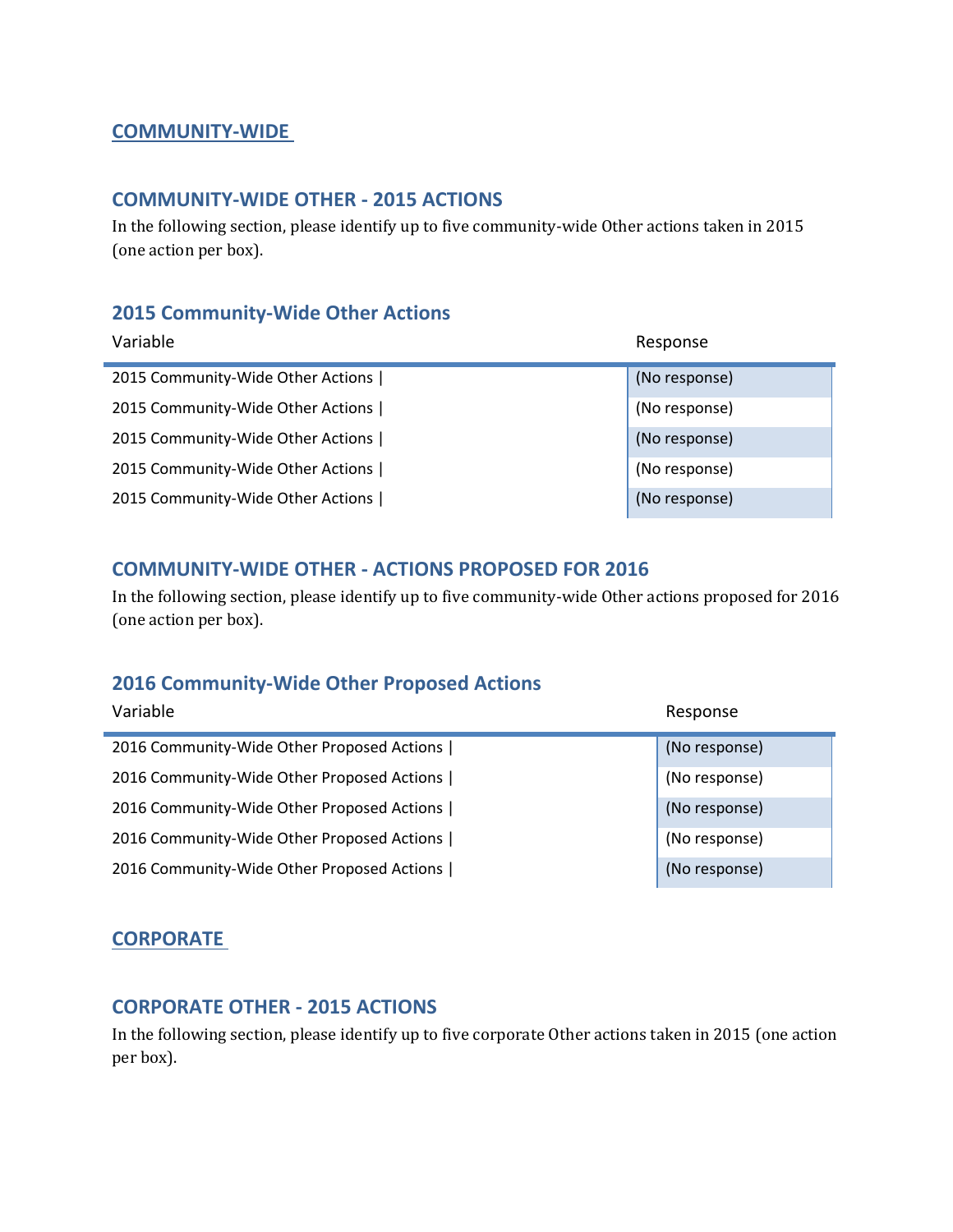### **2015 Corporate Other Actions**

| Variable                     | Response                                                                   |
|------------------------------|----------------------------------------------------------------------------|
| 2015 Corporate Other Actions | Implemented electronic billings for property taxes and utility<br>billings |
| 2015 Corporate Other Actions | (No response)                                                              |
| 2015 Corporate Other Actions | (No response)                                                              |
| 2015 Corporate Other Actions | (No response)                                                              |
| 2015 Corporate Other Actions | (No response)                                                              |

# **CORPORATE OTHER ‐ ACTIONS PROPOSED FOR 2016**

In the following section, please identify up to five corporate Other actions proposed for 2016 (one action per box).

#### **2016 Other Proposed Actions**

| Variable                    | Response                                                   |
|-----------------------------|------------------------------------------------------------|
| 2016 Other Proposed Actions | Prepare business case to move to paperless Council agendas |
| 2016 Other Proposed Actions | Implement an electronic document management system         |
| 2016 Other Proposed Actions | (No response)                                              |
| 2016 Other Proposed Actions | (No response)                                              |
| 2016 Other Proposed Actions | (No response)                                              |

# **Innovation/Peer Learning**

#### **Innovation**

This section provides the opportunity to showcase an innovative Corporate and/or Communitywide reduction or adaptation activity that your local government has undertaken and that has had a significant impact or has the potential to have a significant impact. You are welcome to repeat an action that has already been listed. Projects included here may be featured as success stories on the B.C. Climate Action Toolkit and/or shared with other local governments to inspire further climate action. Please add links to additional information where possible.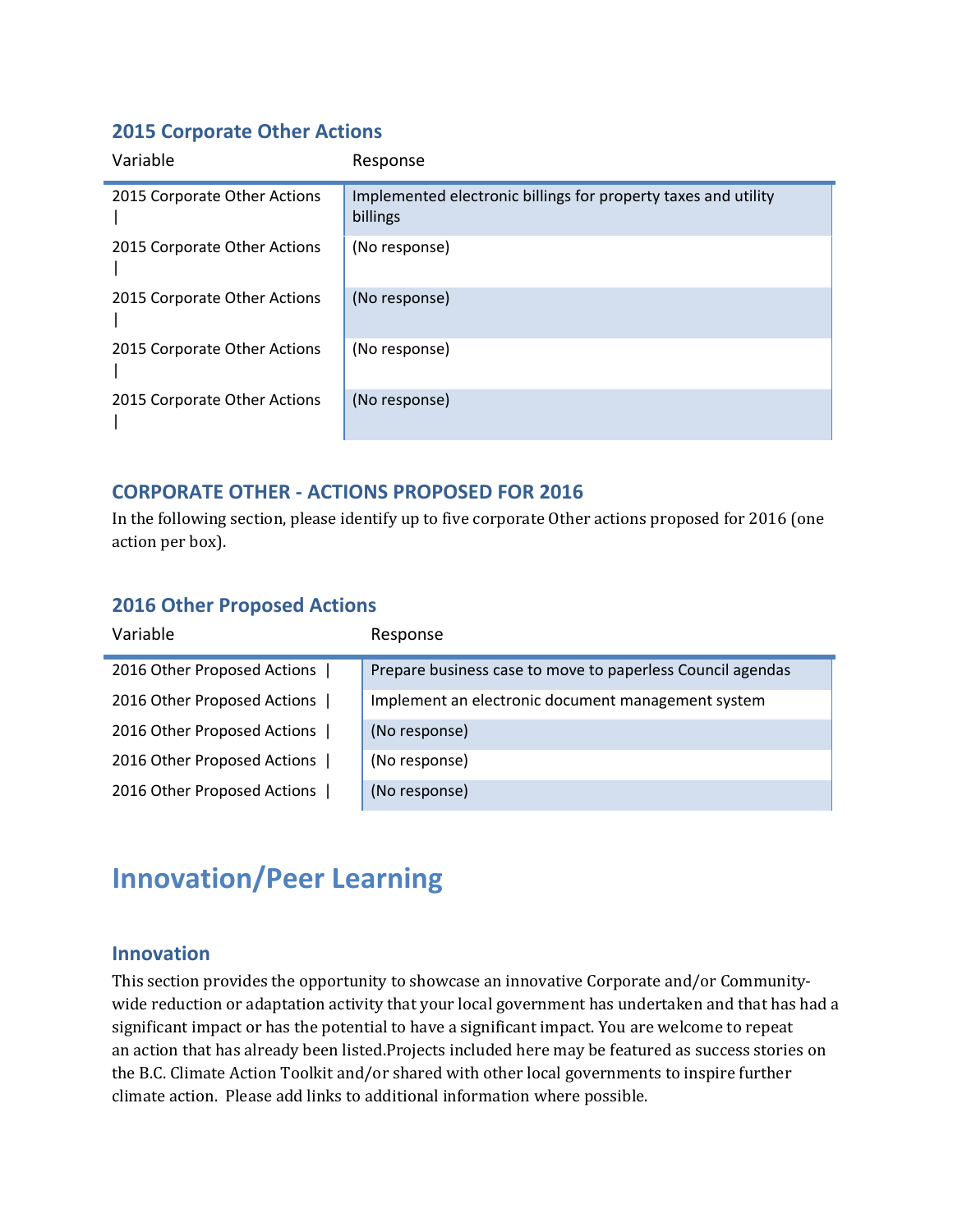#### **Community‐Wide Innovation**

(No response)

#### **Corporate Innovation**

(No response)

#### **Programs, Partnerships and Funding Opportunities**

Local governments often rely on programs, partnerships and funding opportunities to achieve their climate action goals. Please share the names of programs and organizations that have supported your local government's climate actions by listing each entry in the appropriate box below separated by a forward slash / (e.g.  $program1/program2/$ ...).

#### **Programs, Partnerships and Funding**

(No response)

# **Emissions**

#### **2015 Carbon Neutral Progress Reporting**

Local governments are required to report on their progress in achieving their carbon neutral goal under the Climate Action Charter. Working with B.C. local governments, the joint Provincial-UBCM Green Communities Committee has established a common approach to determining carbon neutrality for the purposes of the Climate Action Charter, including a Carbon Neutral Framework and supporting guidance for local governments on how to become carbon neutral. Prior to completing this survey, please ensure that you are familiar with guidance available on the B.C. Climate Action Toolkit website, especially Becoming Carbon Neutral: A Guide for Local Governments in British Columbia.

### **Did you measure your local government's corporate GHG emissions in 2015?** Yes

**If your local government measured 2015 corporate GHG emissions, please report the number of corporate GHG emissions from services delivered directly by your local government:**

 $(in \text{ tonnes of carbon dioxide equivalent})$  200.2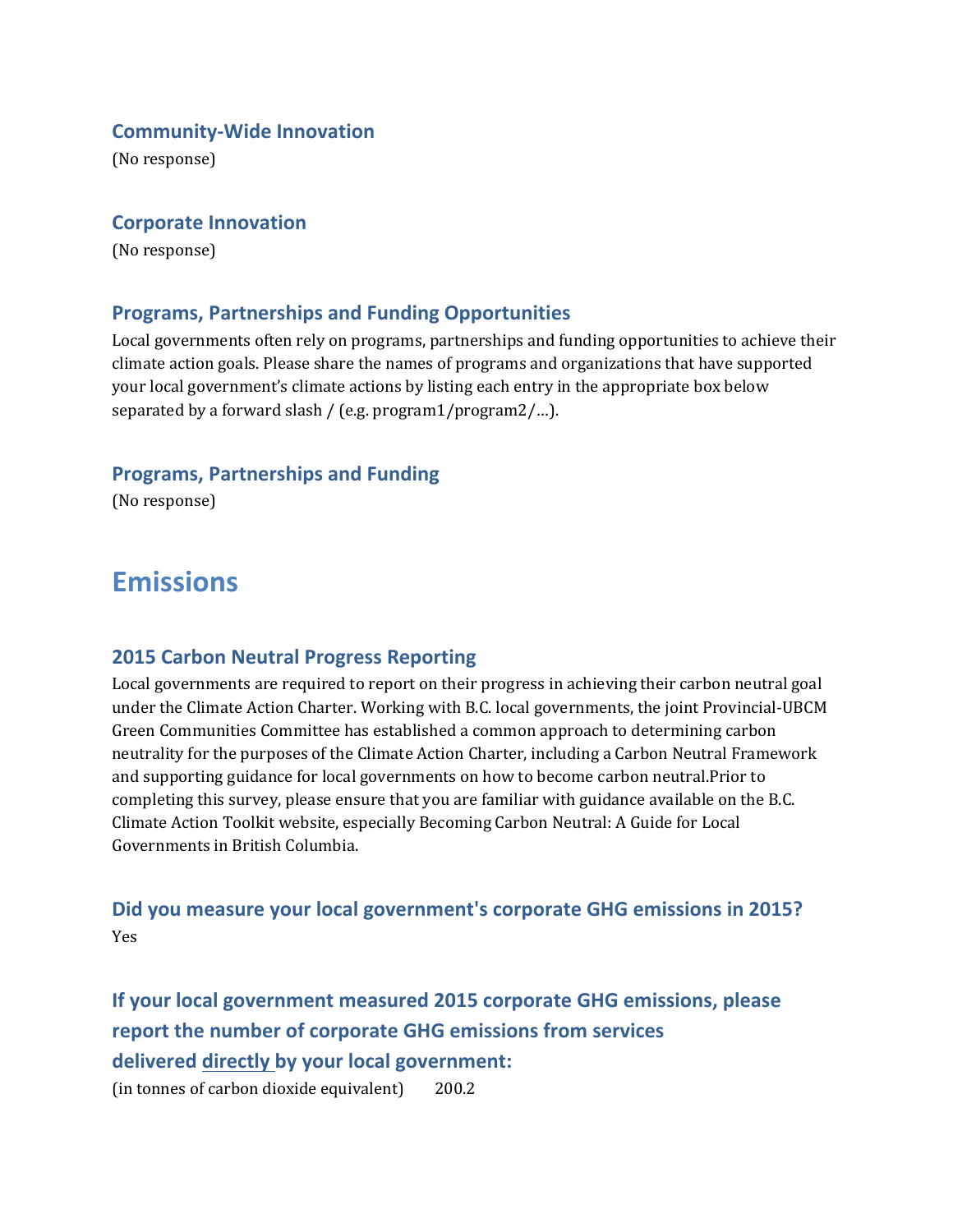**If your local government measured 2015 corporate GHG emissions, please report the number of corporate GHG emissions from contracted services:** (in tonnes of carbon dioxide equivalent)  $47.6$ 

#### **Total Corporate GHG Emissions for 2015: 247.8 tCO2e**

# **Reductions and Offsets**

#### **Reporting Reductions and Offsets**

To be carbon neutral, a local government must balance their TOTAL corporate GHG emissions by one or a combination of the following actions: undertake Option 1 Projects (Green Communities Committee (GCC)-supported)undertake Option 2 Projects (alternative) community GHG emissions reduction projects that meet project eligibility requirementspurchase carbon offsets from a credible offset provider

#### **Reductions**

# **If applicable, please report the 2014 GHG emissions reductions being claimed from Option 1 GHG Reduction Projects:**

#### **Energy Efficient Retrofits**

(in tonnes of carbon dioxide equivalent  $(tCO2e)$ ) (No response)

#### **Solar Thermal**

(in tonnes of carbon dioxide equivalent (tCO2e)) (No response)

#### **Household Organic Waste Composting**

(in tonnes of carbon dioxide equivalent  $(tCO2e)$ )

(No response)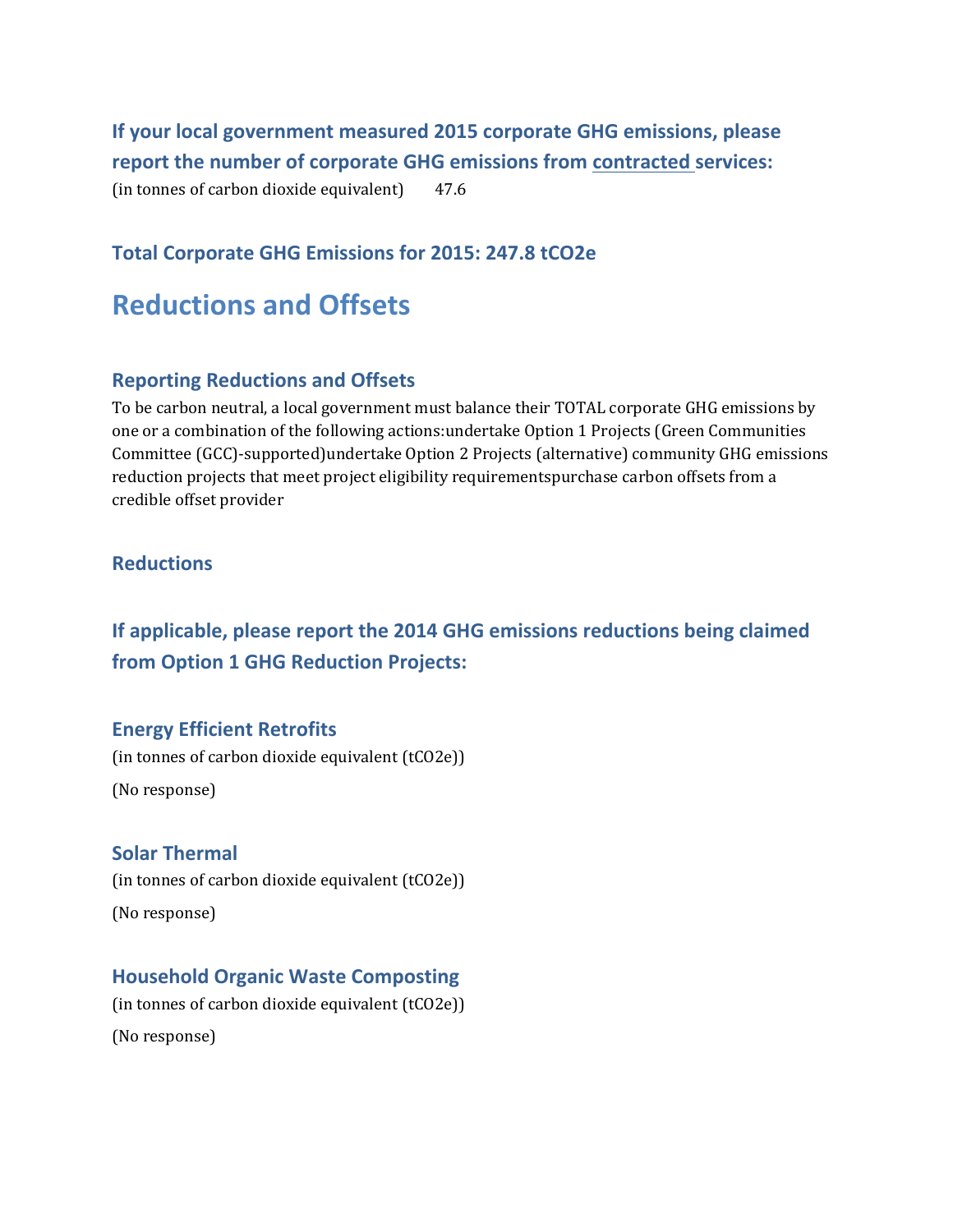#### **Low Emission Vehicles**

(in tonnes of carbon dioxide equivalent  $(tCO2e)$ ) (No response)

#### **Avoided Forest Conversion**

(in tonnes of carbon dioxide equivalent  $(tCO2e)$ ) (No response)

### **2015 OPTION 1 REDUCTIONS = 0.0 tCO2e**

# **If applicable, please report the names and 2015 GHG emissions reductions being claimed from Option 2 GHG Reduction Projects:**

| <b>Option 2 Project Name</b> | GHGs Reduced (tCO2e) |
|------------------------------|----------------------|
| (No response)                | (No response)        |
| (No response)                | (No response)        |
| (No response)                | (No response)        |

# **2015 OPTION 2 REDUCTIONS = 0.0 tCO2e**

#### **Offsets**

**If applicable, please report the number of offsets purchased from an offset provider for the 2015 reporting year.Note: Please do not include funds set aside in a climate action reserve fund.** (in tonnes of carbon dioxide equivalent  $(tCO2e)$ ) 247.8

**If your local government purchased offsets , please identify the name of the offset provider: Offsetters**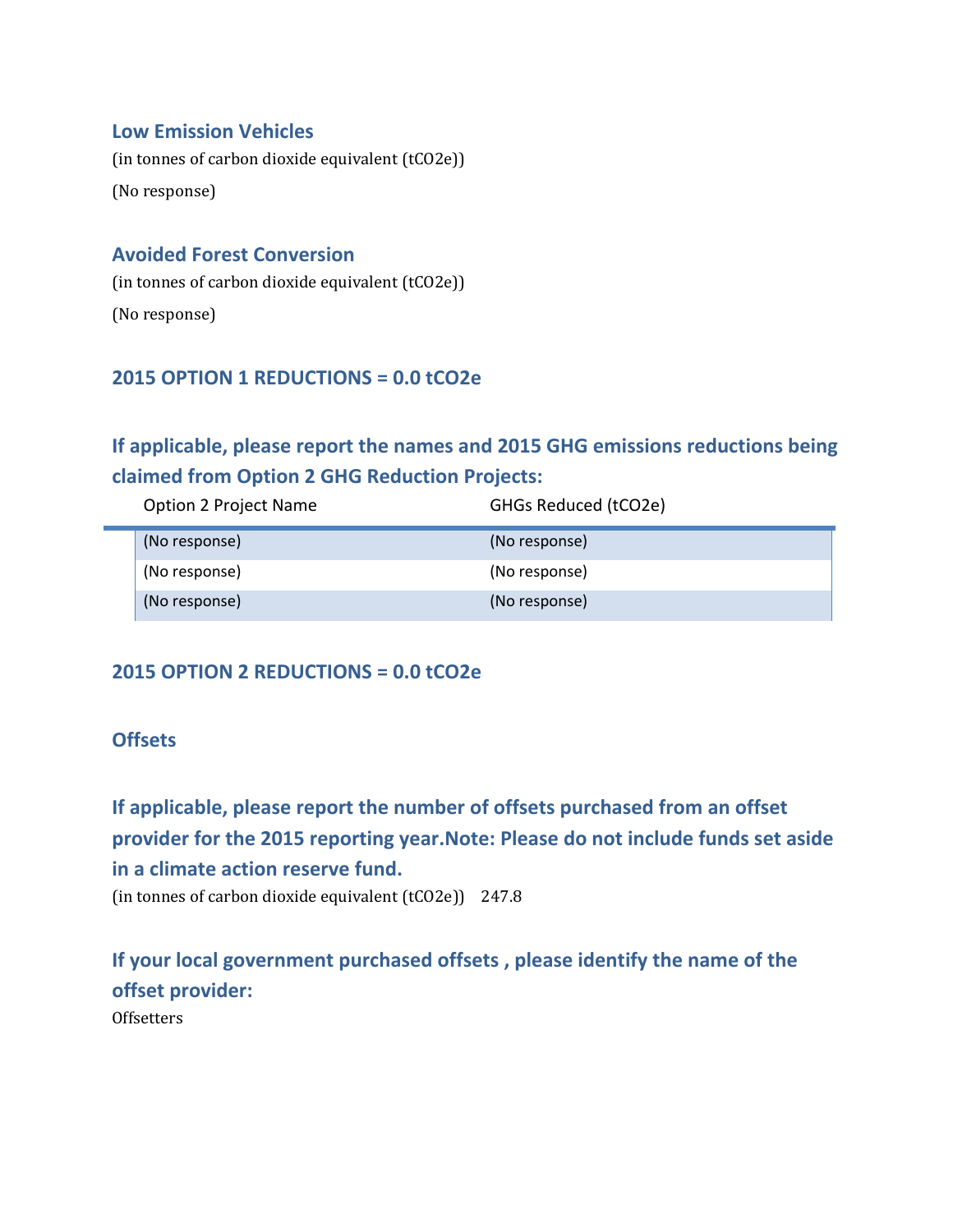#### **2015 OFFSETS = 247.8 tCO2e**

#### **2015 REDUCTIONS AND OFFSETS = 247.8 tCO2e**

#### **2015 CORPORATE GHG EMISSIONS BALANCE: ‐2.84217094304e‐14 tCO2e**

**If your Corporate GHG Emissions Balance is negative or zero,your local government is carbon neutral.CONGRATULATIONS!**

# **Recognition**

#### **Green Communities Committee (GCC) Climate Action Recognition Program**

The joint Provincial-UBCM Green Communities Committee  $(GCC)$  is pleased to be continuing the Climate Action Recognition Program again this year. This multi-level program provides the GCC with an opportunity to review and publicly recognize the progress and achievements of each Climate Action Charter (Charter) signatory.Recognition is provided on an annual basis to local governments who demonstrate progress on their Charter commitments, according to the following: Level 1 - Progress on Charter Commitments: for local governments who demonstrate progress on fulfilling one or more of their Charter commitmentsLevel 2 - Measurement: for local governments who have measured their Corporate GHG Emissions for the reporting year and demonstrate that they are familiar with the Community Energy and Emissions Inventory (CEEI)Level 3 - Achievement of Carbon Neutrality: for local governments who achieve carbon neutrality in the reporting year.

**Based on your local government's 2015 Climate Action/Carbon Neutral Progress Survey, please check the GCC Climate Action Recognition Program level that best applies:**

Level 3 - Achievement of Carbon Neutrality